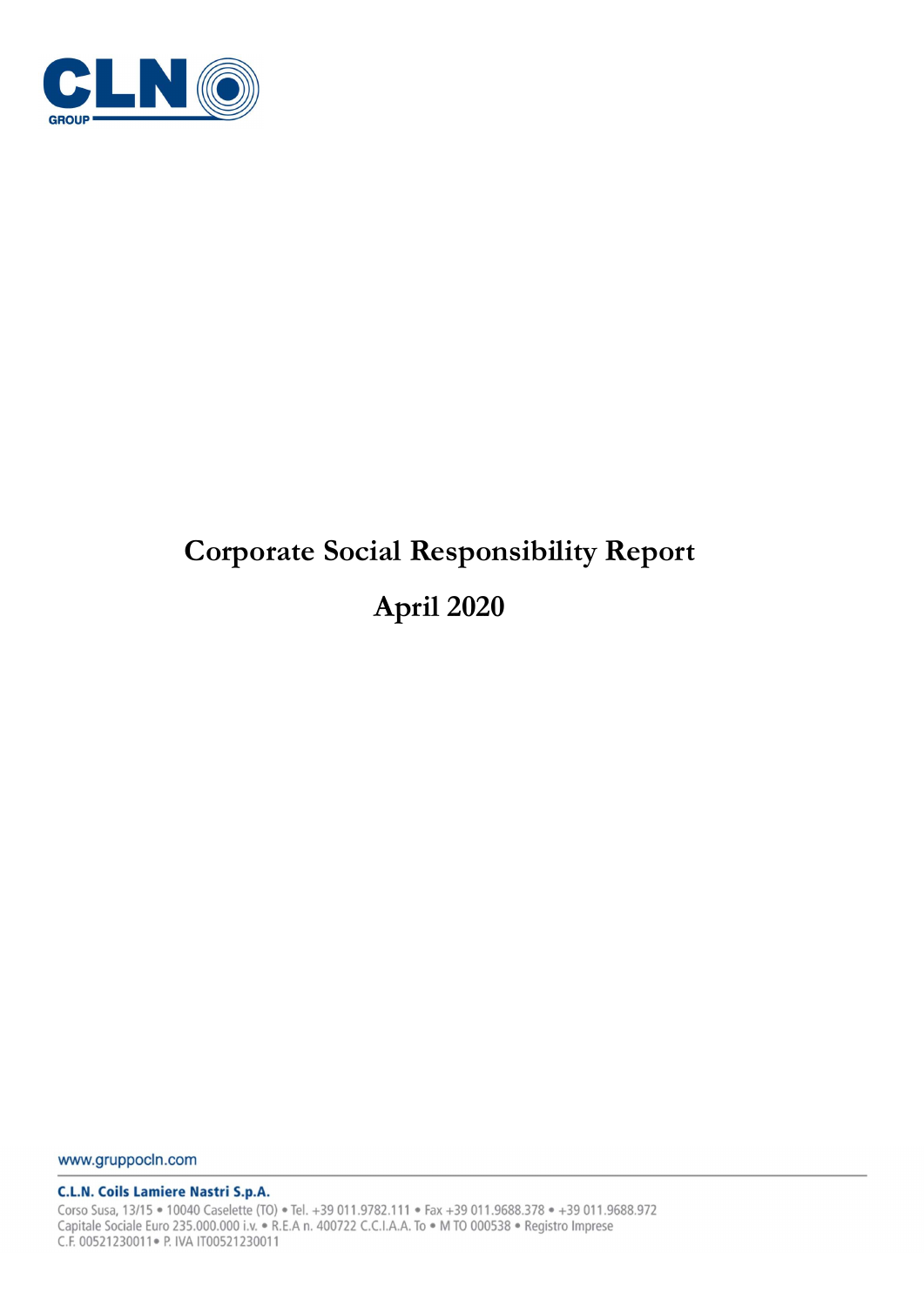

# 1. Introduction

# 1.1 Basis for preparation

For the year ended 31 December 2018, CLN S.p.A. Group (hereinafter also referred to as the Group) was considered a Public Interest Entity and therefore required by law to make Non-Financial Disclosures within its Annual Report (Italian Legislative Decree 254/2016). During 2019 CLN Group lost the status of a Public Interest Entity (following the decision to delist its only tradable financial instrument), and therefore there is no requirement to make Non-Financial Disclosures in the 2019 Annual Report.

However, CLN Group has decided that a formal reporting of Corporate Social Responsibility and Sustainability ('CSR') issues is an important part of ensuring that these issues are given the high level of attention they require throughout the organization. Therefore, the Group has prepared this Corporate Social Responsibility Report (the 'CSR Report') in order to report on Group adherence to the principles outlined in the CLN Code of Ethics which was approved by the Board of Directors of the Group on 8 March 2016, and to explain Group activities carried out in support of the Ten Principles of the United Nations Global Compact. The CSR Report contains elements of the 2018 Non-Financial Disclosures, but changes have been made as regards both focus and data in order to better align with the priorities of the Stakeholders of the Group.

The CSR Report will become an important tool through which the Group can communicate its initiatives regarding environmental issues, sustainability, health & safety, social issues, labour practices, human rights, ethics and sustainable procurement to its Stakeholders. The CSR Report aims to promote activities which support CLN's intention to be a socially responsible enterprise.

Where it is deemed useful to measure progress via metrics, the CLN Report includes data prepared in accordance with the Global Reporting Initiative guidelines published in 2016, known as 'GRI Standards', which are widely used for sustainability reporting. The Group has selected – upon a careful analysis of those available – the most suitable GRI Standards to provide information concerning its activities.

A workgroup has been created to draft the CSR Report, involving the heads of the various central departments in order to obtain complete and transversal information on the Group activities referred to herein.

The period of reference for the data provided in the CSR Report is 2019, but data concerning 2018 and 2017 have also been presented for comparative purposes. The CSR Report will be published on an annual basis as approved by the Board of Directors.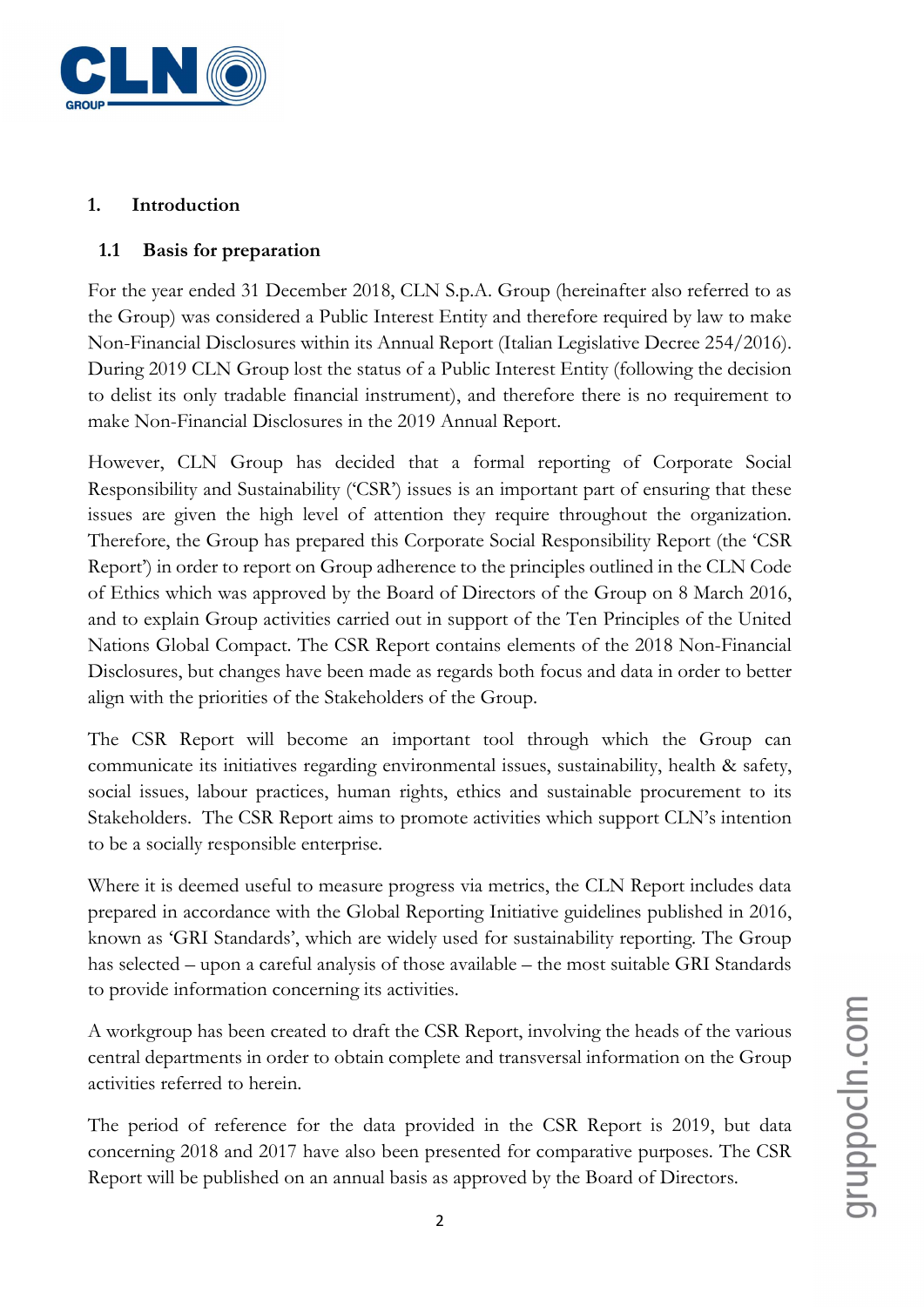

The scope of analysis in this report is different from that included in the Non-financial Reporting of 2018, and includes the subsidiaries fully consolidated in the financial statements of the holding company CLN S.p.A., with the following exceptions:

- the joint ventures MA Automotive Brazil Ltda. and MW Jant Sanay Ticaret A.S., are included in the analysis of information concerning health and safety at the workplace and environment for the three-year period assessed, because the Group feels responsible for promoting EHS in those joint ventures;
- ITLA S.p.A., which was sold on 19 December 2019. The prior year HSE data have been adjusted to exclude ITLA and its operating subsidiary Itla Bonaiti for comparative purposes.

# 1.2 CLN Group

The Group has been operating in the steel sector since 1948. It is one of the main international players engaged in processing and assembly of metal components (steel and aluminum) for the automotive industry through two divisions:

- MA | automotive metal components division
- MW | steel wheels division

The Group's objective is to be among global leaders in the development, industrialization, and assembly of high-tech steel and aluminum products, in order to provide customers with tailor-made services and solutions and to become their point of reference in terms of product excellence.

CLN Group operates worldwide with subsidiaries in Italy, France, Germany, Poland, Romania, Slovakia, Portugal, Russia, South Africa and Brazil, as well as through several joint ventures. As at 31 December 2019, the Group had 7,300 employees.

#### Description of business activity

The two divisions operating in the automotive metal industry represent the Group's core business.

MA – the automotive metal components division - is a global supplier of metallic stamped parts, roll-formed components and assemblies for passenger cars and commercial vehicles.

 $MW -$  the steel wheels division  $-$  is a market leader in the sector of steel wheel manufacturing for passenger cars and light commercial vehicles.

Thanks to the use of innovative materials and processes, both divisions contribute to making vehicles lighter and thus reducing greenhouse gas emissions.

The Group also operates in the supply of flat steel products from service centers.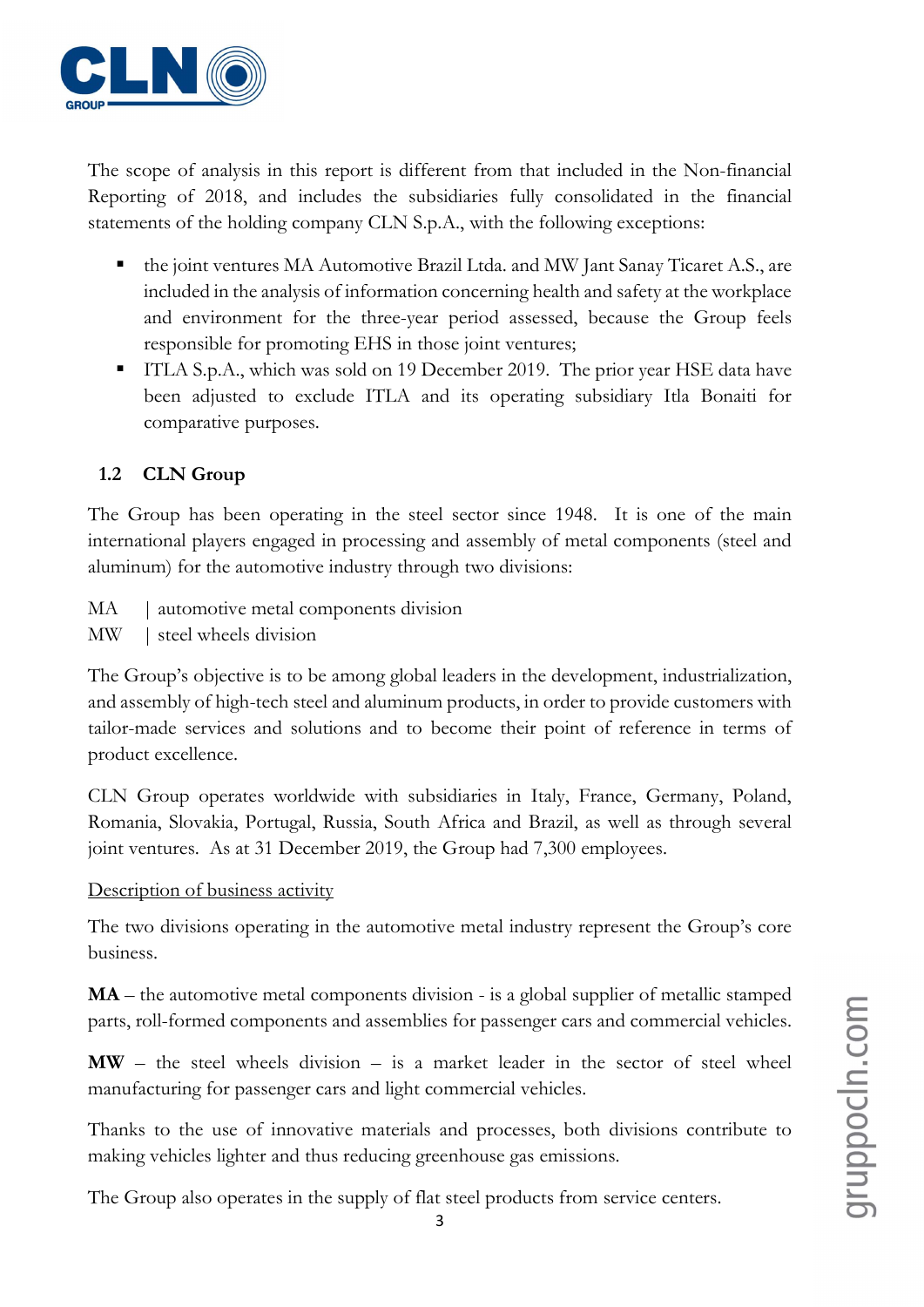

Steel is the principle material used by Group companies. Steel is a raw material that – due to its characteristics – is the essence of sustainability, given that it is 100% recyclable, and may be recycled an infinite number of times.

The Group also uses large amounts of aluminium where this is feasible, in order to reduce the overall weight of the vehicle. As with steel, aluminium is easily recycled.

# 1.3 Corporate Governance

The Group's corporate governance system is structured in accordance with current standards applicable to the sector.

The main corporate governing bodies of the holding company, C.L.N. S.p.A., are the Shareholders, the Board of Directors, the Board of Statutory Auditors, and the Supervisory Board (in accordance with Italian Legislative Decree n° 231/2001).

During their meetings Shareholders deliberate by way of majority vote concerning topics defined by law and by corporate charter. The choice of members of the Board of Directors and the Board of Statutory Auditors, as well as the approval of the Financial Statements, are decided at the Annual Meeting of Shareholders.

The CLN Board of Directors operates through two CEOs (one of which is also the Chairman of the Board) and a Director with certain powers of representation. The Board carries out – among other functions – the analysis, sharing, and approval of annual budgets as well as strategic, business, CSR and financial plans of the Group and the monitoring thereof.

The Board of Directors includes eleven members (three female and eight male) representing all the shareholders. Aurora Magnetto, who is CLN Chairman, and Gabriele Perris Magnetto are both Chief Executive Officers, while Vincenzo Perris is the Director with representative powers.

The Board of Statutory Auditors monitors compliance with the law and corporate charter, respect of the principles of good management, and the suitability of the organizational, administrative, and accounting structure implemented by the company, as well as the effectiveness thereof. It closely liaises with the external auditors, the main role of which is to monitor the reliability of the company administrative/accounting system for the purpose of a correct preparation of the Financial Statements.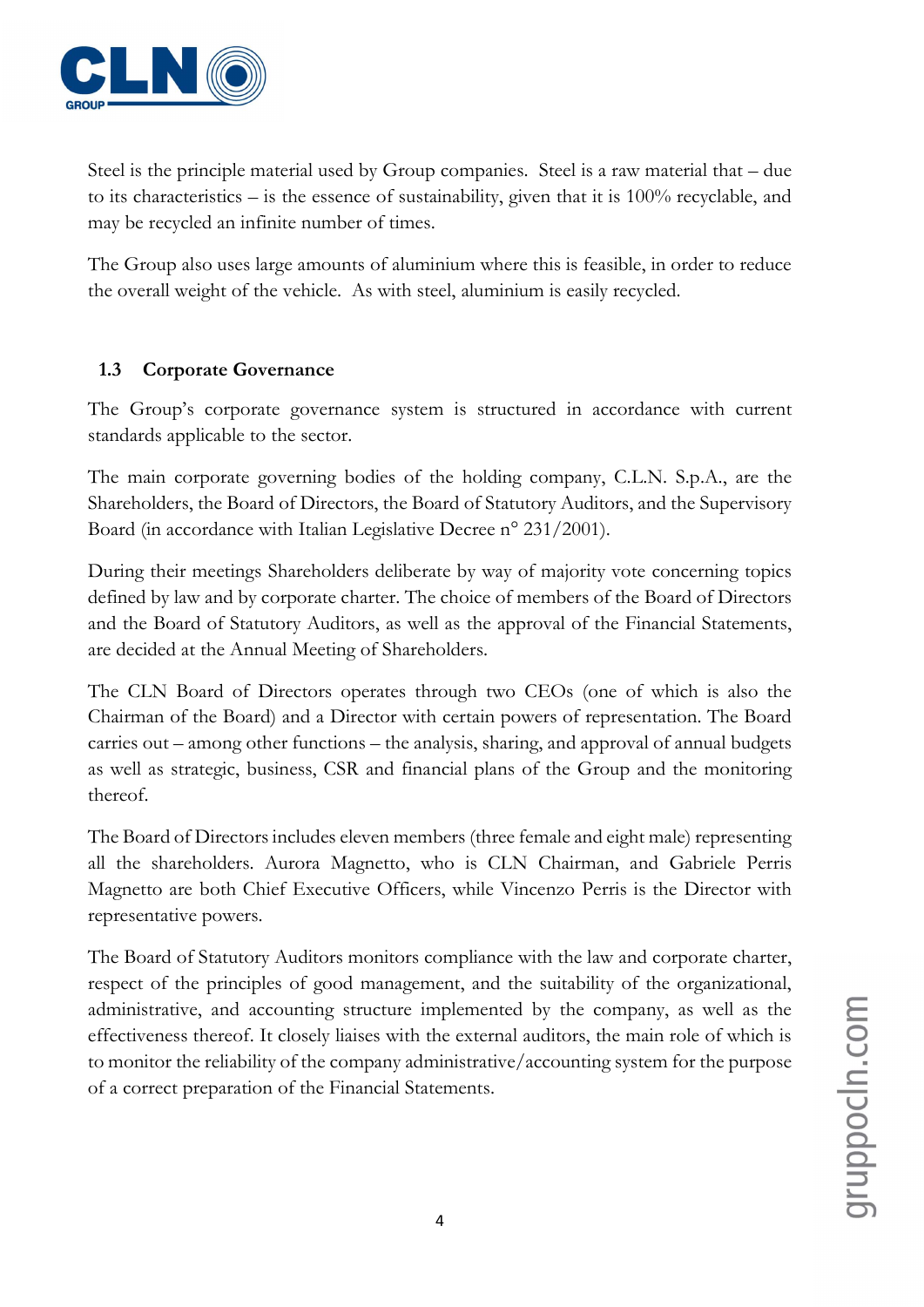

| <b>Board of Directors</b>          | 2017 |        |      | 2018   |      | 2019   |
|------------------------------------|------|--------|------|--------|------|--------|
| Age                                | Male | Female | Male | Female | Male | Female |
| $< 50$ years                       | 1    | 1      | 1    | 2      | 3    |        |
| $\geq 50$ years                    | 8    | 1      | 6    | 1      | 5    | 2      |
|                                    |      |        |      |        |      |        |
| <b>Board of Statutory Auditors</b> |      | 2017   |      | 2018   |      | 2019   |
| Age                                | Male | Female | Male | Female | Male | Female |
| $< 50$ years                       |      | 2      |      | 2      | 2    |        |

 $\geq$  50 years 2 0 2 0 2 0 2 0 2 0

Members of corporate governing bodies (Disclosure 405-1; Disclosure 102-18)

C.L.N. S.p.A. Supervisory Board, nominated by the 5th May 2019 Board of Directors' resolution, includes two members (one female and one male), both external to the company. The Supervisory Board monitors implementation and the constant update of Legislative Decree n° 231/2001 within the company. Its powers/activities include supervision of compliance with the above Decree; assignment of disciplinary sanctions for breach of its rules; update and promotion of the decree among its addressees.

# 1.4 Corporate Social Responsibility within the CLN Group

Due to the increasing importance in society of topics related to CSR, CLN Group is undertaking a process of implementing a broad range of social and sustainability actions and has put in place the organizational structure required to manage the implementation of CSR.

The implementation of CSR is supported by the following main pillars:

# **Management Structure**

CSR implementation is managed by a team working at Group level which includes representatives of all the main corporate departments to guarantee a common approach and suitable sharing of information and responsibility.

The CSR team reports to:

- Beatrice Perris Magnetto: supervision of CSR activities and reporting to the Group's Board of Directors
- Adrian Gordon: CSR management for the Group and coordination of all CSR activities

The CSR team includes a manager for each one of the following areas: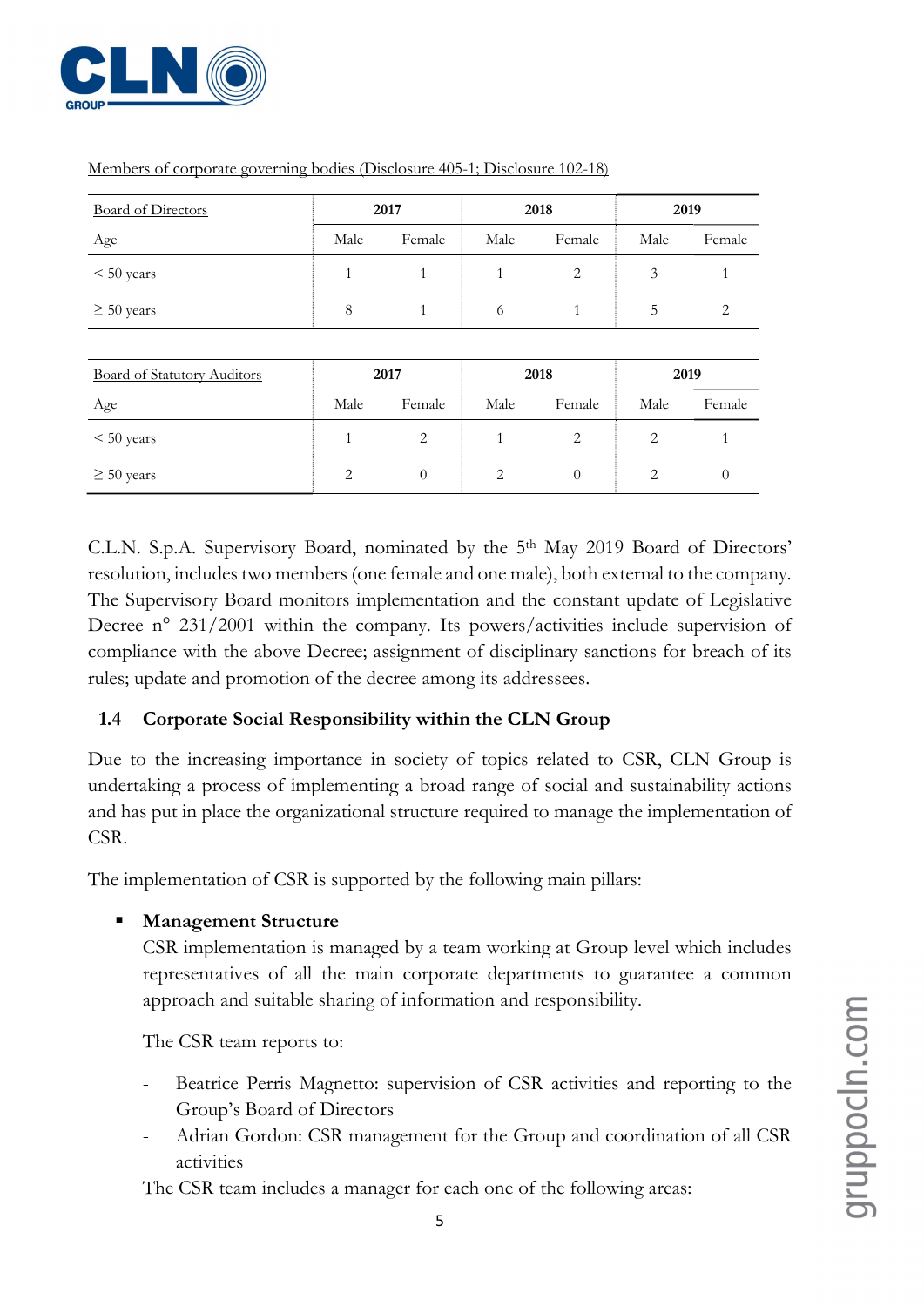

- Environment
- Labor practices and Human Rights
- Sustainable procurement
- **Ethics**
- Customer requirements
- Finance
- KPIs/CSR metrics
- MA and MW Divisions

In order to cascade CSR requirements into the regions, CSR interfaces have been nominated in each of the following countries:

- **Italy**
- **France**
- Poland
- **Germany**
- South Africa
- **Brazil**
- Romania
- Slovakia

# CSR indicators

The Group has implemented several indicators related to CSR topics in order to monitor the implementation of CSR and measure the environmental impacts of the Group, and to set targets where appropriate.

The following indicators are monitored at Group level on a monthly or trimestral basis:

- HR (human resource) indicators: classification of the personnel by gender, age, job level and contract type; training hours, including those associated with the CSR initiatives such as on Ethics and HSE issues.
- HSE (health, safety, environment) Indicators: frequency and severity indicators for injuries, energy and water consumption,  $CO<sub>2</sub>$  emissions, waste management.

The evolution of such indicators is assessed by Group Management and by the Board member assigned to the supervision of CSR-related topics.

It is the objective of the Group to put in place new indicators as and when they help with the expansion of the CSR effort. To this end, during 2020 the team is planning to implement two new indicators – Water recycled/reused and Electrical energy from renewable sources.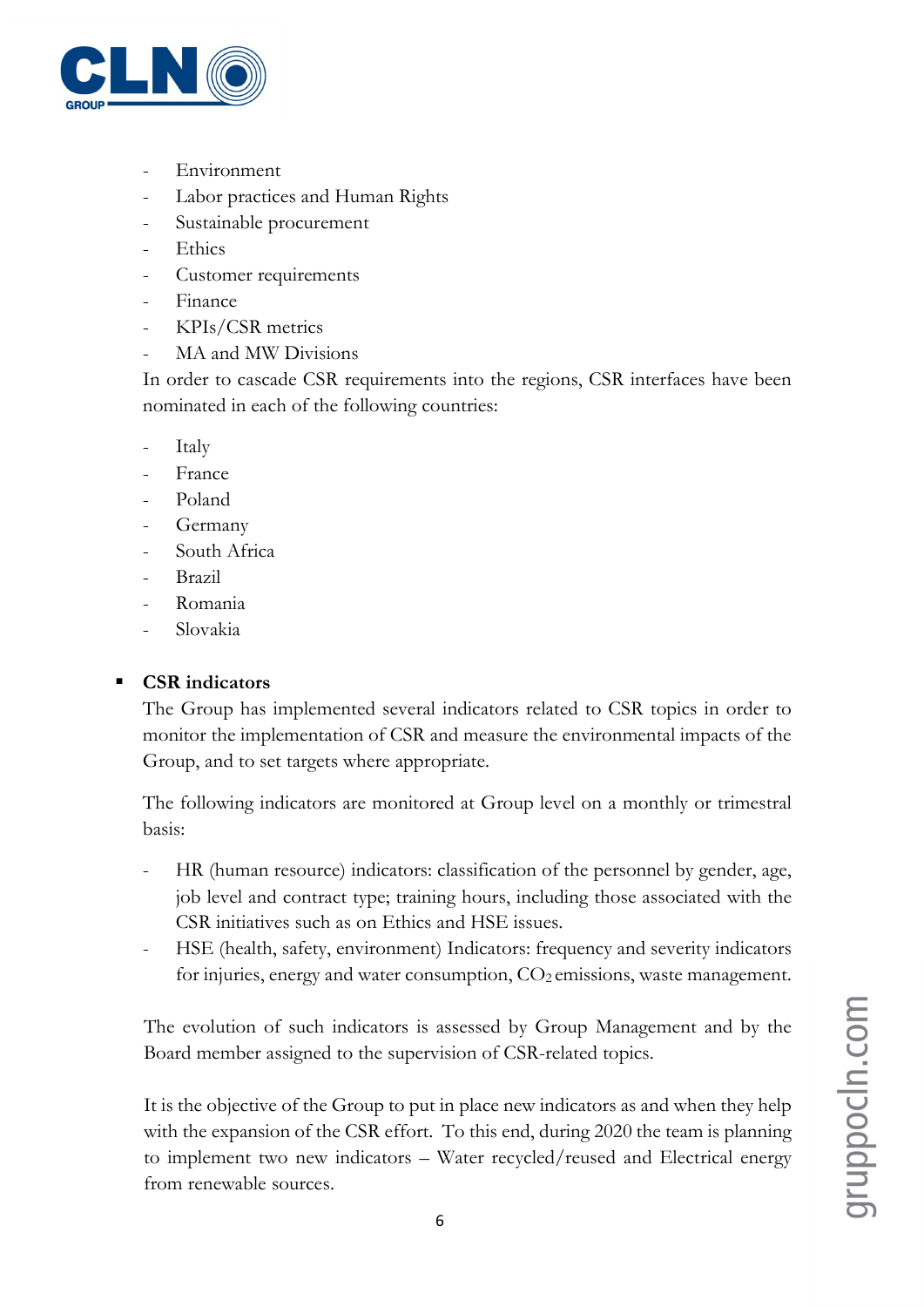

Policies and procedures: Implementation of policies related to CSR topics, and follow up of implementation in the Group.

The following fundamental policies have been issued to date:

- Health and safety
- **Environment**
- Equality and diversity
- Labour and human rights
- Whistleblowing
- Water
- Accidental pollution
- Working conditions
- Gifts and entertainment

Most of these policies may be consulted and downloaded on the Group website.

- **CSR** assessment performed by clients: Management of assessment/audit processes required by Group customers and improvement of ratings. On a periodic basis the Group or one of its subsidiaries is assessed by means of specific questionnaires or audit. Those organizations include:
	- NQC for German customers
	- SSSA for FCA
	- Ecovadis for French customers
	- Intertek for Audi

For these assessments/audits the Group has the following objectives:

- the correct and prompt response to customer requirements;
- achieving a satisfactory overall rating;
- improvement of the assessment scores over time.
- Subscription to specific CSR organizations: Selection and promotion of national and international projects relevant to CSR objectives of the Group.

In this respect the Group continues to report progress each year in support of the United Nations Compact. The annual CLN Communication on Progress was submitted in September 2019 and can be seen at https://www.unglobalcompact.org/what-is-gc/participants/130791#cop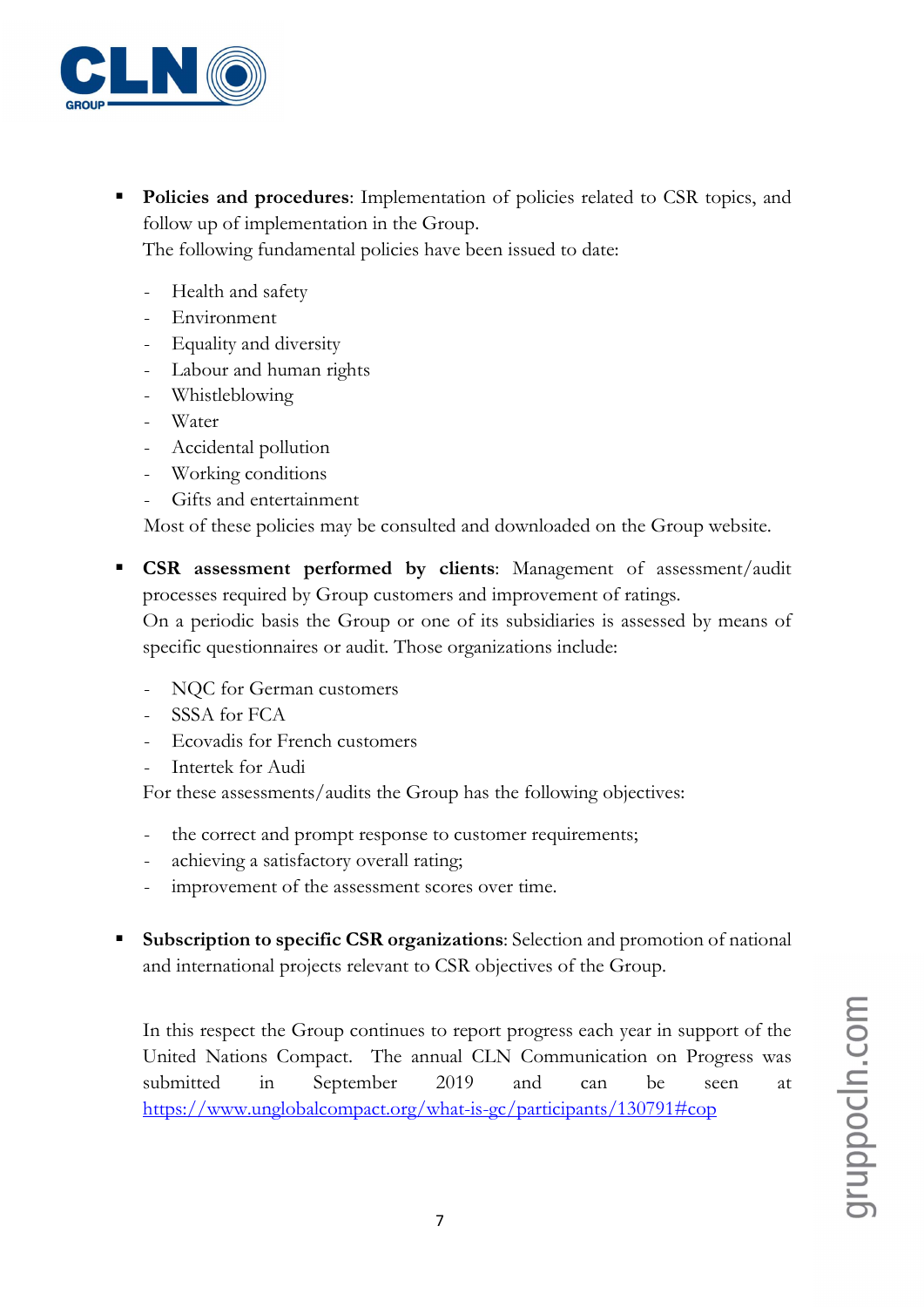

The Group joined the ResponsibleSteel initiative which aims to set new global standards for the supply chain for industries using steel https://www.responsiblesteel.org/

**Supply chain:** Promotion of CSR with the supply base and progressive alignment of suppliers' compliance with Group requirements

The Group is increasing pressure on its suppliers to meet a high level of CSR compliance, with two main initiatives:

1. Requirement of written confirmation by the suppliers of (a) compliance with local standards, (b) implementation of a suitable governance of CSR-related topics, and (c) commitment to promote such topics to its own pool of suppliers.

2. Specific questionnaires in order to understand the level of CSR implementation. It is the Groups goal to start the roll out of new Group terms and conditions to suppliers during 2020, including conditions regarding CSR.

**Training:** Training of Group employees on CSR-related policies. For this purpose, specific Group training courses have been developed covering a broad range of CSR topics.

# 2. CSR topics

# 2.1 Index of topics

Topics dealt with in the CSR report are reported on under the headings listed below:

Values

- **Corporate values and reputation**
- Ethics and the fight against active and passive corruption

People

- Health and safety at the workplace
- Relationships with labor unions
- Human rights and equal opportunities
- Privacy
- Personnel training

Environment

- Energy efficiency
- Emissions management
- Scrap and waste management
- Water management
- Environmental certifications
- Environmental Targets 2019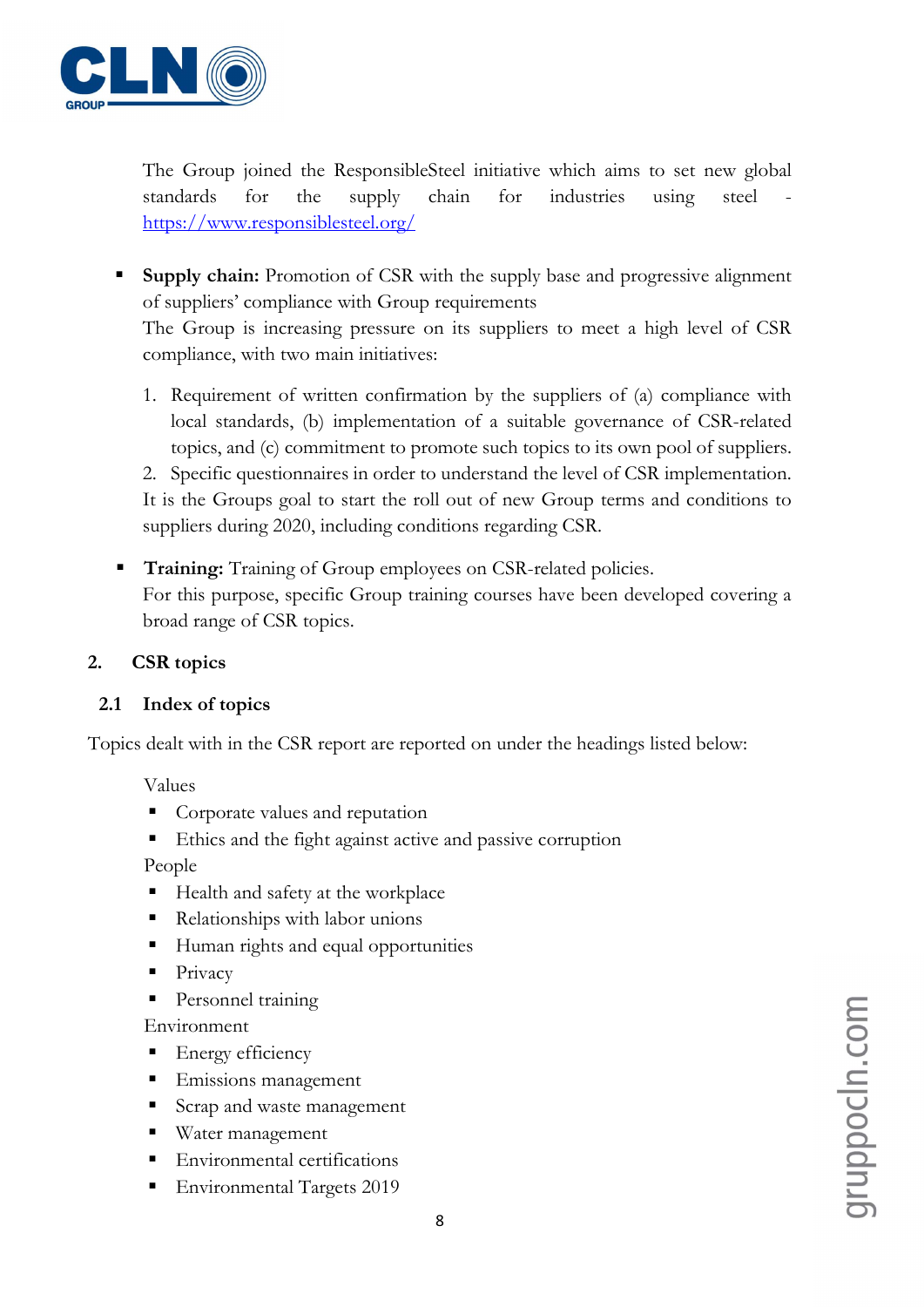

Customers and Supply chain

- Customer satisfaction
- $\blacksquare$  Supply chain

Social aspects and relationship with the local context

- Social initiatives
- Cooperation with Universities

# 3. Values

The Group is committed to promoting ethical and responsible behavior and to ensure that its employees work in compliance with its Code of Ethics and CSR policies.

# 3.1 Corporate values and reputation

In March 2016 the Board of Directors of the Group approved the CLN Group Code of Ethics. The Code of Ethics sets out a series of ethical principles and a code of conduct that serve as a guide for its activities and those of its subsidiaries, with the purpose of promoting a strong ethical foundation and a corporate culture which respects the laws in force in the different countries in which it operates. Senior management of each region is periodically formally required to confirm to the CEO of the Group that the Code of Ethics and supporting policies continue to be respected in their region. In early 2020 100% of the regions of the Group confirmed:

- The CLN Group Code of Ethics and CLN CSR Policies have been translated into local languages
- The CLN Group Code of Ethics and CSR Policies have been implemented in all plants or other CLN Group businesses
- Appropriate training has been undertaken, or is being undertaken to ensure that the CLN Group Code of Ethics and CLN CSR Policies are understood

The Code of Ethics is available in all the main languages used in the Group and can be downloaded from the Group website https://www.gruppocln.com/en/csr

# 3.2 Ethics and the fight against active and passive corruption

The Group does not tolerate any form of abuse of power, active corruption, or passive corruption, either in its relationship with the public administration or with private entities.

The Group and its employees commit to ensure that all laws and regulations related to the abuse of power and corruption are respected in full, in every jurisdiction of operation. To this end the CSR team has developed several training courses during 2019 in order to further reinforce the understanding of ethics issues, as follows: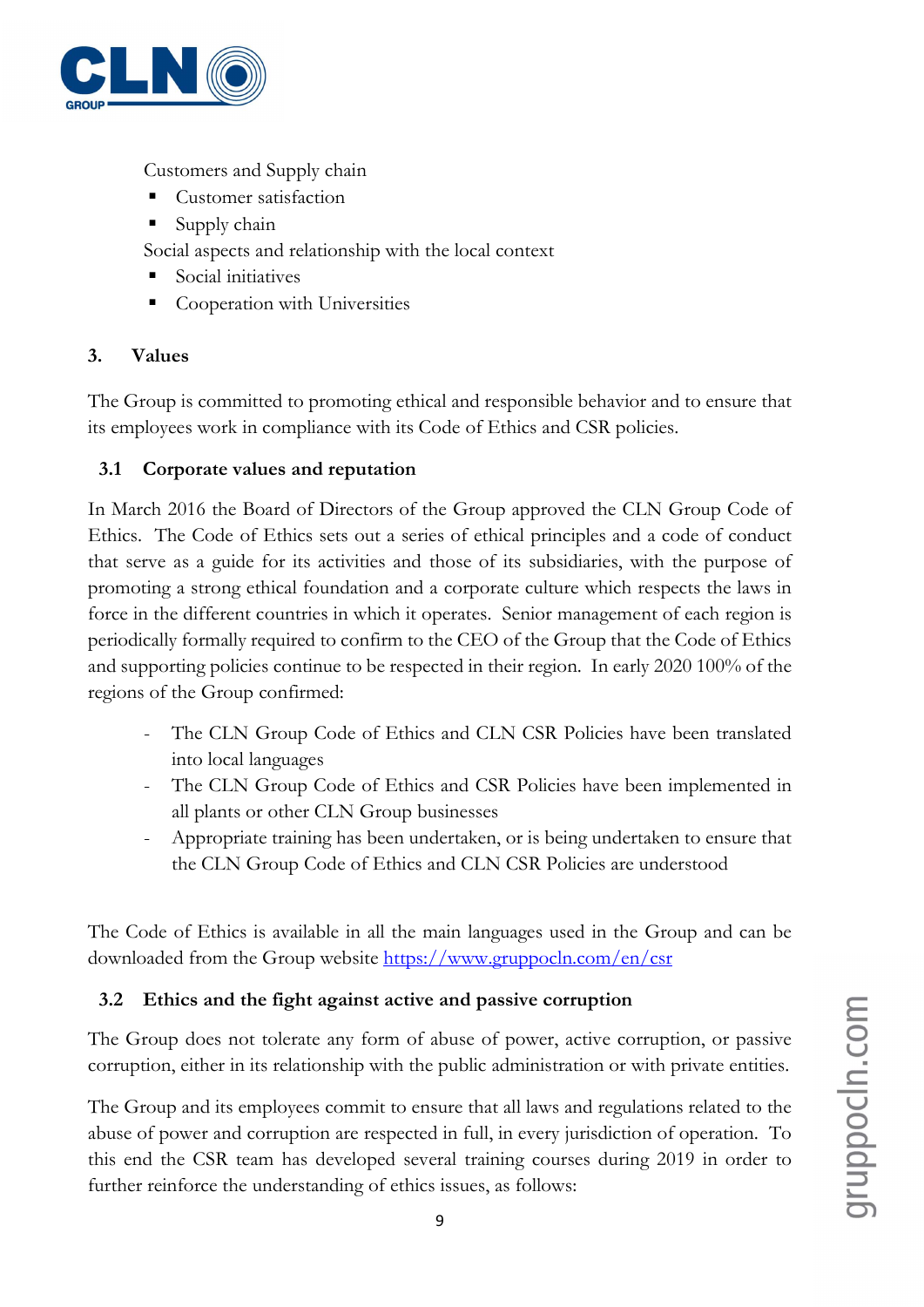

- Training on Anti-competitive behavior
- Training on Ethics and compliance dilemmas
- Training on Gifts and entertainment
- Training on Corruption

These training courses will be carried out in the regions during the 2020 road show.

In order to ensure training on ethics issues is carried out in all Group subsidiaries, the total amount of training on Ethics issues is required to be reported to Group HR on a quarterly basis as from December 2019. This will allow the CSR team to identify those subsidiaries which may not have a good understanding of the topic.

# Whistleblowing Policy

The Group has a specific Whistleblowing Policy, based upon which the employees are given the possibility to anonymously report concerns of unsuitable corporate conduct to a Whistleblowing Committee comprised of three senior executives of the Group.

This policy applies to all CLN Group employees worldwide, including part-time, shortterm, or contract workers. The policy is intended to cover serious concerns that could have a large impact on the CLN Group, such as actions that:

- Could lead to incorrect financial reporting;
- Are unlawful;
- Are not in line with CLN Group's policies or Code of Ethics;
- Otherwise amount to serious improper conduct.

During 2019 the Whistleblowing Committee dealt with 5 cases of Whistleblowing. A summary of the actions taken in this regard was reported to the CEO of the Group on 8 January 2020.

Furthermore, the CSR team can confirm:

(Disclosure: 419-1, 205-3)

| Significant fines for noncompliance     | In 2019, as in previous years, no significant fines have been                                                                 |
|-----------------------------------------|-------------------------------------------------------------------------------------------------------------------------------|
| with laws and regulations in the social | imposed for noncompliance with laws and regulations in the                                                                    |
| and economic context                    | social and economic context.                                                                                                  |
| Cases of corruption and actions taken   | In 2019, as in previous years, no cases of or losses ascribed to<br>the "corruption and bribery" category have been recorded. |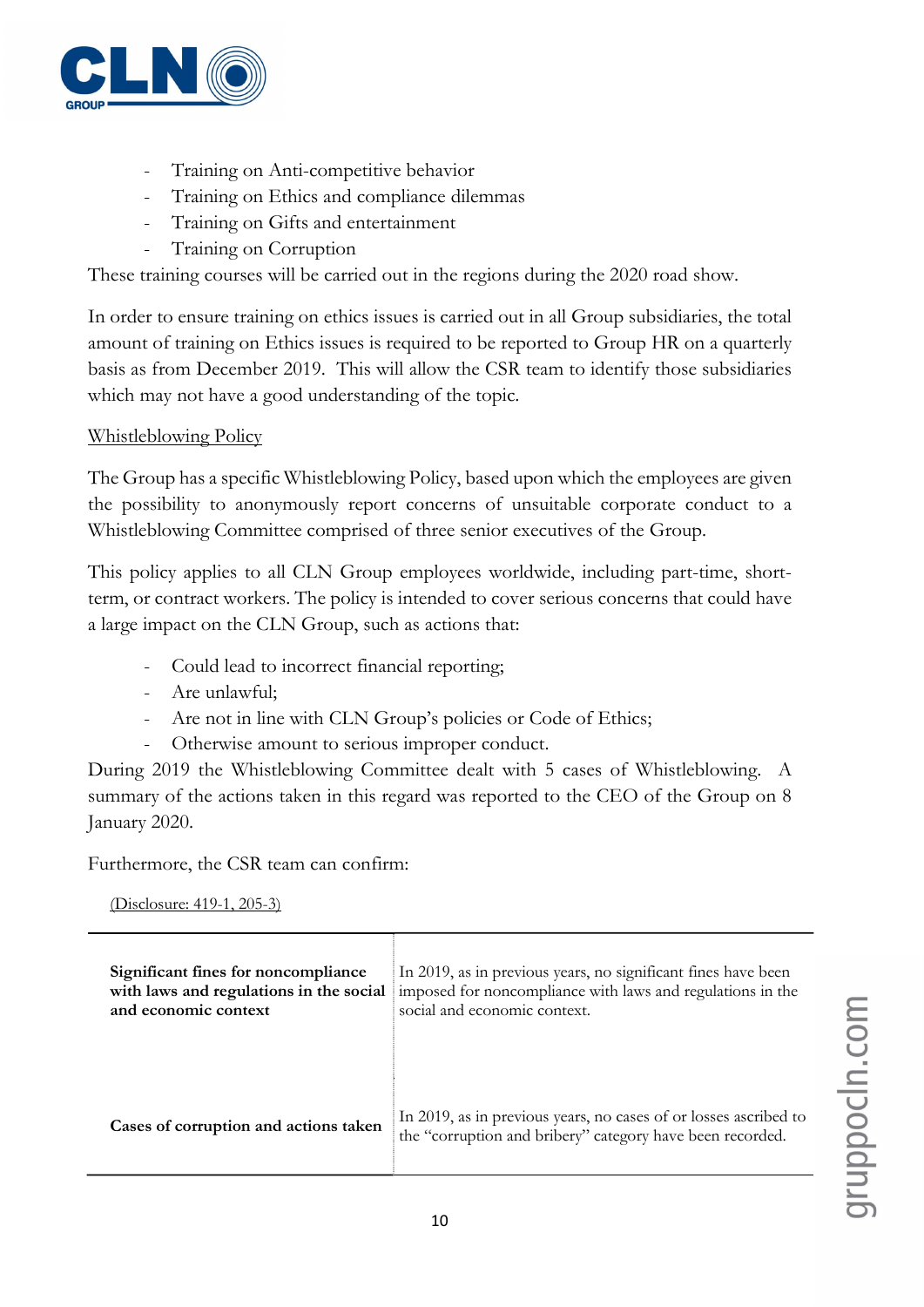

#### 4. People

CLN Group is comprised of a multicultural group of employees: about 7,300 individuals in total (counting C.L.N. S.p.A. and its subsidiaries within the scope of consolidation) as at December 31<sup>st</sup>, 2019. Out of these, 19% work in Italy – which hosts the Group headquarters and most of the central technical and commercial offices supporting the production plants – 31% work in Poland, 22% in South Africa, 13% in France, 6% in Germany, and the remaining 9% in Portugal, Romania, Russia, and Slovakia.

| GRI Disclosure 405-1<br><u>Personnel by age group <math>(n^{\circ})</math></u> | 2017  |        |       |       | 2018   |       |       | 2019   |       |  |
|--------------------------------------------------------------------------------|-------|--------|-------|-------|--------|-------|-------|--------|-------|--|
|                                                                                | Male  | Female | Total | Male  | Female | Total | Male  | Female | Total |  |
| $<$ 30 years                                                                   | 653   | 102    | 755   | 676   | 97     | 773   | 655   | 113    | 768   |  |
| 30-39 years                                                                    | 1,736 | 275    | 2,011 | 1,649 | 264    | 1,913 | 1,561 | 260    | 1,821 |  |
| 40-49 years                                                                    | 2,066 | 285    | 2,351 | 2,166 | 297    | 2,463 | 2,066 | 302    | 2,368 |  |
| 50 years and above                                                             | 2,054 | 355    | 2,409 | 2,182 | 376    | 2,558 | 1,995 | 353    | 2,348 |  |
| Total                                                                          | 6,509 | 1,017  | 7,526 | 6,673 | 1,034  | 7,707 | 6,277 | 1,028  | 7,305 |  |

| GRI Disclosure 102-8<br>Personnel by geographic area $(n^{\circ})$ | 2017  |        |       |       | 2018   |       |       | 2019   |       |  |
|--------------------------------------------------------------------|-------|--------|-------|-------|--------|-------|-------|--------|-------|--|
|                                                                    | Male  | Female | Total | Male  | Female | Total | Male  | Female | Total |  |
| Europe                                                             | 4,909 | 707    | 5,616 | 5,091 | 722    | 5,813 | 4,779 | 699    | 5,478 |  |
| South Africa                                                       | 1,388 | 291    | 1,679 | 1,395 | 287    | 1,682 | 1,321 | 305    | 1,626 |  |
| Rest of the World                                                  | 212   | 19     | 231   | 187   | 25     | 212   | 177   | 24     | 201   |  |
| Total                                                              | 6,509 | 1,017  | 7,526 | 6,673 | 1,034  | 7,707 | 6,277 | 1,028  | 7,305 |  |

| GRI Disclosure 405-1<br>Personnel by category $(n^{\circ})$ - Europe | 2017  |        |       |       | 2018   |       |       | 2019   |       |  |  |
|----------------------------------------------------------------------|-------|--------|-------|-------|--------|-------|-------|--------|-------|--|--|
|                                                                      | Male  | Female | Total | Male  | Female | Total | Male  | Female | Total |  |  |
| Directors                                                            | 87    | 16     | 103   | 93    | 14     | 107   | 79    | 13     | 92    |  |  |
| <b>Employees</b>                                                     | 895   | 342    | 1,237 | 953   | 376    | 1,329 | 894   | 349    | 1,243 |  |  |
| Manual workers                                                       | 3,927 | 349    | 4,276 | 4.045 | 332    | 4,377 | 3,806 | 337    | 4,143 |  |  |
| Total - Europe                                                       | 4,909 | 707    | 5,616 | 5,091 | 722    | 5,813 | 4,779 | 699    | 5,478 |  |  |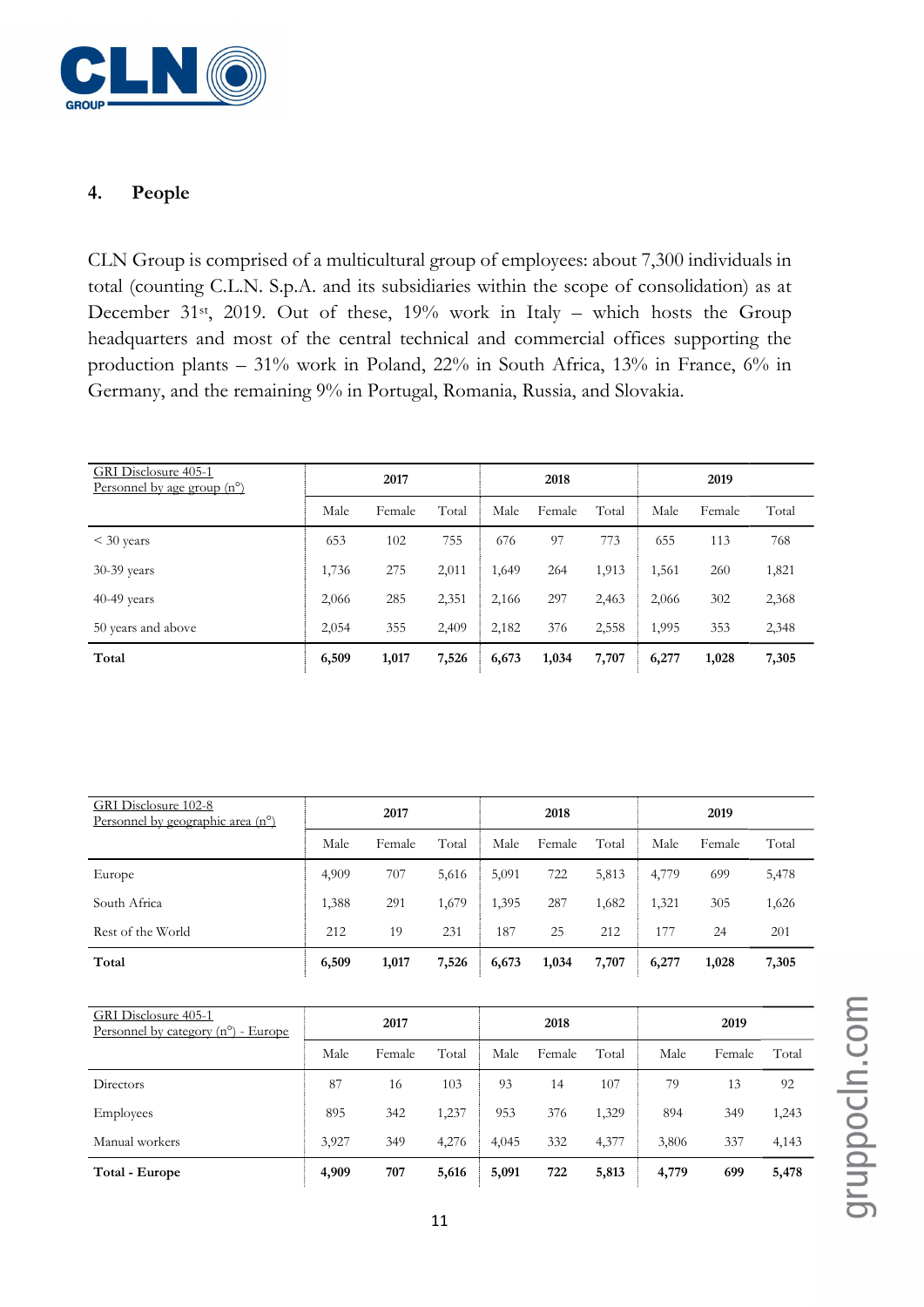

| GRI Disclosure 405-1<br>Personnel by category $(n^{\circ})$ - South<br>Africa | 2017  |          |       |       | 2018     |       | 2019  |          |       |  |
|-------------------------------------------------------------------------------|-------|----------|-------|-------|----------|-------|-------|----------|-------|--|
|                                                                               | Male  | Female   | Total | Male  | Female   | Total | Male  | Female   | Total |  |
| Directors                                                                     | 6     | $\theta$ | 6     | 6     | $\theta$ | 6     | 5     | $\theta$ | 5     |  |
| Employees                                                                     | 136   | 28       | 164   | 169   | 32       | 201   | 134   | 57       | 191   |  |
| Manual workers                                                                | 1,246 | 263      | 1,509 | 1,220 | 255      | 1,475 | 1.182 | 248      | 1,430 |  |
| Total - South Africa                                                          | 1,388 | 291      | 1,679 | 1,395 | 287      | 1,682 | 1,321 | 305      | 1,626 |  |

| GRI Disclosure 405-1<br><u>Personnel</u> by category $(n^{\circ})$ - Rest of<br>the World | 2017     |                |          |          | 2018     |          | 2019     |                  |                |  |
|-------------------------------------------------------------------------------------------|----------|----------------|----------|----------|----------|----------|----------|------------------|----------------|--|
|                                                                                           | Male     | Female         | Total    | Male     | Female   | Total    | Male     | Female           | Total          |  |
| Directors                                                                                 | $\theta$ | $\theta$       | $\theta$ | $\theta$ | $\theta$ | $\theta$ | $\theta$ | $\boldsymbol{0}$ | $\overline{0}$ |  |
| Employees                                                                                 | 38       | 15             | 53       | 38       | 20       | 58       | 37       | 19               | 56             |  |
| Manual workers                                                                            | 174      | $\overline{4}$ | 178      | 149      | 5        | 154      | 140      | 5                | 145            |  |
| Total - Rest of the World                                                                 | 212      | 19             | 231      | 187      | 25       | 212      | 177      | 24               | 201            |  |

At the end of 2019, employees hired on long-term contracts represented 91% of the total number.

| GRI Disclosure 102-8<br>Hired personnel $(n^{\circ})$ | 2017  |        |       |       | 2018   |       | 2019  |        |       |
|-------------------------------------------------------|-------|--------|-------|-------|--------|-------|-------|--------|-------|
| Contract type                                         | Male  | Female | Total | Male  | Female | Total | Male  | Female | Total |
| Long-term                                             | 6,073 | 928    | 6,996 | 6,125 | 947    | 7,072 | 5,707 | 928    | 6,635 |
| Fixed term                                            | 436   | 94     | 530   | 548   | 87     | 635   | 570   | 100    | 670   |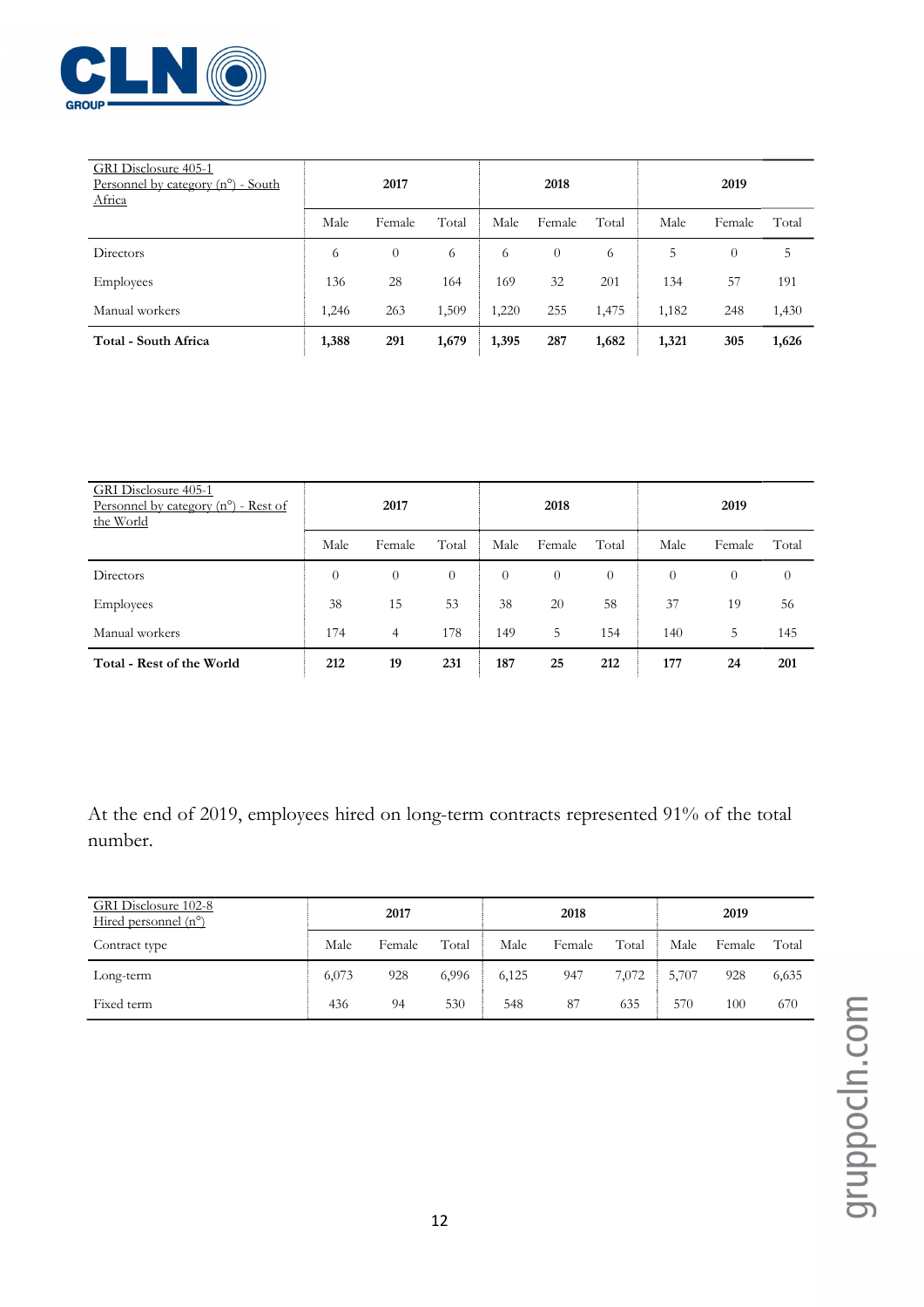

During 2019, the number of employees decreased by 402 people. In 2019 the turnover rate was equal to 0.18.

| <b>GRI</b> Disclosure 401-1<br>Hires and resignations $(n^{\circ})$ |                | 2018     |          |       | 2019   |       |
|---------------------------------------------------------------------|----------------|----------|----------|-------|--------|-------|
|                                                                     | Male           | Female   | Total    | Male  | Female | Total |
| Personnel as at $1/1$                                               | 6,509          | 1,017    | 7,526    | 6,673 | 1,034  | 7,707 |
| Hired employees                                                     | 506            | 72       | 578      | 522   | 116    | 638   |
| Resigned employees                                                  | (342)          | (55)     | (397)    | (594) | (111)  | (705) |
| Changes in scope of consolidation (*)                               | $\overline{0}$ | $\theta$ | $\theta$ | (324) | (11)   | (335) |
| Personnel as at 31/12                                               | 6,673          | 1,034    | 7,707    | 6,277 | 1,028  | 7,305 |

(\*) Represented by UMC (lost of control in 2019) and Itla Bonaiti (sold in 2019)

In January 2020 the Group introduced a new policy on Working Conditions in order to set out clearly the Group principles regarding matters affecting labour in the workplace. The purpose of the policy was to eliminate any doubts in the Group regarding the minimum working conditions expected in CLN Group companies, and covered the following aspects:

- Transparent communication
- Full compliance with local legal requirements
- Employee satisfaction survey
- Compensation for atypical or extraordinary work
- Remuneration process communicated to employees
- Granting of annual paid leave
- Rest periods
- Flexible organization of work
- The right to collective bargaining regarding working conditions
- Forced labour, child labour and young workers

Respect of the CLN Policy on Working Conditions is mandatory for all Group companies.

# 4.1 Health and safety at the workplace

The topic of health and safety at the workplace has been one of the Group's main priorities for many years.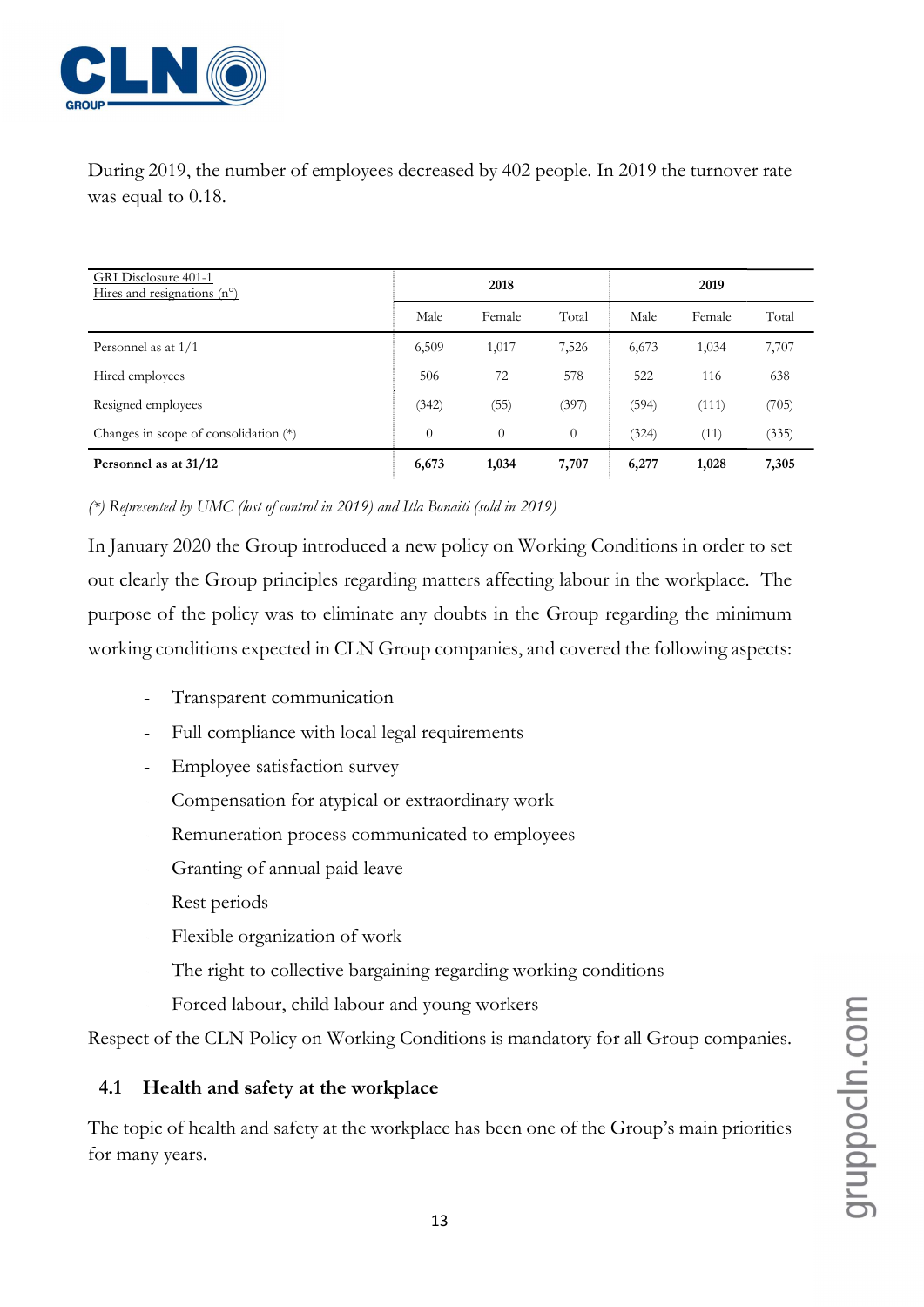

The approach to H&S is set out in the Group's Health and Safety Policy. Performance is monitored on a monthly basis at Group level and at each CLN Group Board meeting.

| GRI Disclosure 403-2                                                               | 2017 | 2018 | 2019 |
|------------------------------------------------------------------------------------|------|------|------|
| Frequency Rate<br>$(n^{\circ} \text{ accidents}/n^{\circ} \text{ hours worked})$   | 3.70 | 3.26 | 3.25 |
| <b>Gravity Rate</b><br>$(n^{\circ}$ days of absence due to injury/n° hours worked) | 0.11 | 0.11 | 0.12 |

Training and employee involvement are considered the most important factors for the creation of a strong and solid safety culture focused on risk awareness and on participation in safety-related activities. The aim is to spread a proactive and participatory approach. In 2019, over 45,000 hours of training concerning the environment, health,and safety at the workplace were provided. Every day and at all plants employees are reminded of safety for example many attend '5 minutes for safety', a field-training session calling the attention of workers on specific topics.

The Group believes that a high level of H&S requires formal certification and has therefore set a target for 80% of the plants to become certified under OHSAS 18001/ISO 45001 over the next few years. As at 31 December 2019 64% of the plants had achieved certification, compared to 56% of the plants at 31 December 2018. Additional certifications are planned in the plants in Cassino, Treuen and Bremen during 2020. The effectiveness of the management system is guaranteed by recurring internal and external audits with the aim to identify a growing number of new improvement opportunities and highlight critical issues.

#### 4.2 Relationships with labor unions

As at December 31<sup>st</sup>, 2019, about 73% of all the Group's employees were employed through collective bargaining agreements.

| GRI Disclosure 102-41<br>Percentage of employees employed<br>through collective bargaining agreements<br>$(n^{\circ})$ |       | 2017   |       |       | 2018   |       |       | 2019   |       |
|------------------------------------------------------------------------------------------------------------------------|-------|--------|-------|-------|--------|-------|-------|--------|-------|
|                                                                                                                        | Male  | Female | Total | Male  | Female | Total | Male  | Female | Total |
| Total employees                                                                                                        | 6,509 | 1,017  | 7,526 | 6,673 | 1,034  | 7,707 | 6,277 | 1,028  | 7,305 |
| Employed through collective bargaining<br>agreements                                                                   | 5,029 | 738    | 5,767 | 5,043 | 724    | 5,767 | 4,687 | 661    | 5,348 |
| Total                                                                                                                  | 77%   | 73%    | 77%   | 76%   | 70%    | 75%   | 75%   | 64%    | 73%   |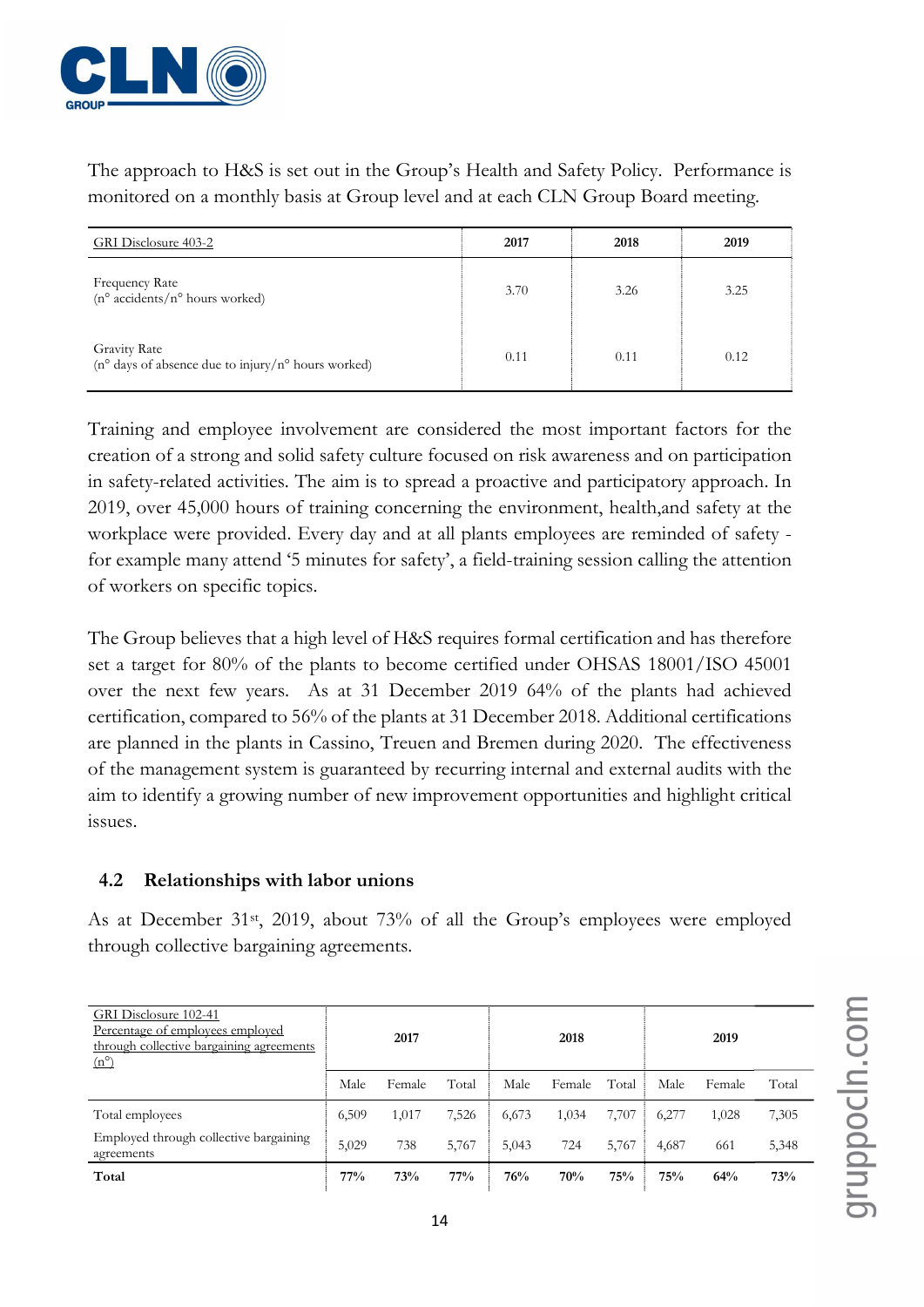

The Group's relationship with labor unions is historically based on transparency and focused on establishing balanced agreements between the parties. Group employees have the right to join collective bargaining organizations such as labour unions and workers councils and to communicate their grievances regarding working conditions through their collective bargaining organization.

Where required by local rules, salary policies are communicated to labour unions and subject to specific agreements with those unions.

In the past few years the Group has not faced any major incidents of social unrest or unilateral actions, such as strikes, except for actions related to national-level negotiations, such as joining general strikes.

# 4.3 Human rights and equal opportunities

CLN Group human resource management – from the selection process to the hiring phase – is based upon the principles of non-discrimination and equal rights. In this regard, the Group works to guarantee the same professional growth opportunities and development of knowledge for its entire workforce, without any type of discrimination.

Focus is dedicated to management of diversity, in terms of gender equality and disability – the two fields with the highest risk of discrimination. The Group views the concept of diversity in terms of giving value to the differences between individuals, and every employee's contribution to creating an environment in which people's identities are respected.

The Group invites all its employees to adopt this philosophy, in accordance with the principles included in the Code of Ethics and the Group Equality and Diversity policy

# 4.4 Privacy

CLN Group is conscious of the increasing attention required by companies in order to guarantee the privacy of its employees and associates. This is particularly the case following the European Regulation on the Protection of Personal Data, commonly known as GDPR. In early 2019 therefore, the Group Data Protection Handbook was formalized. The Handbook sets out the rules for CLN Group companies to comply with the European Regulation and is being rolled out across the Group. A Data Protection organization chart has been formalized to monitor progress and compliance.

CLN Group IT department has designed specific training modules for both GDPR and Cyber Security, which will used throughout the Group during 2020.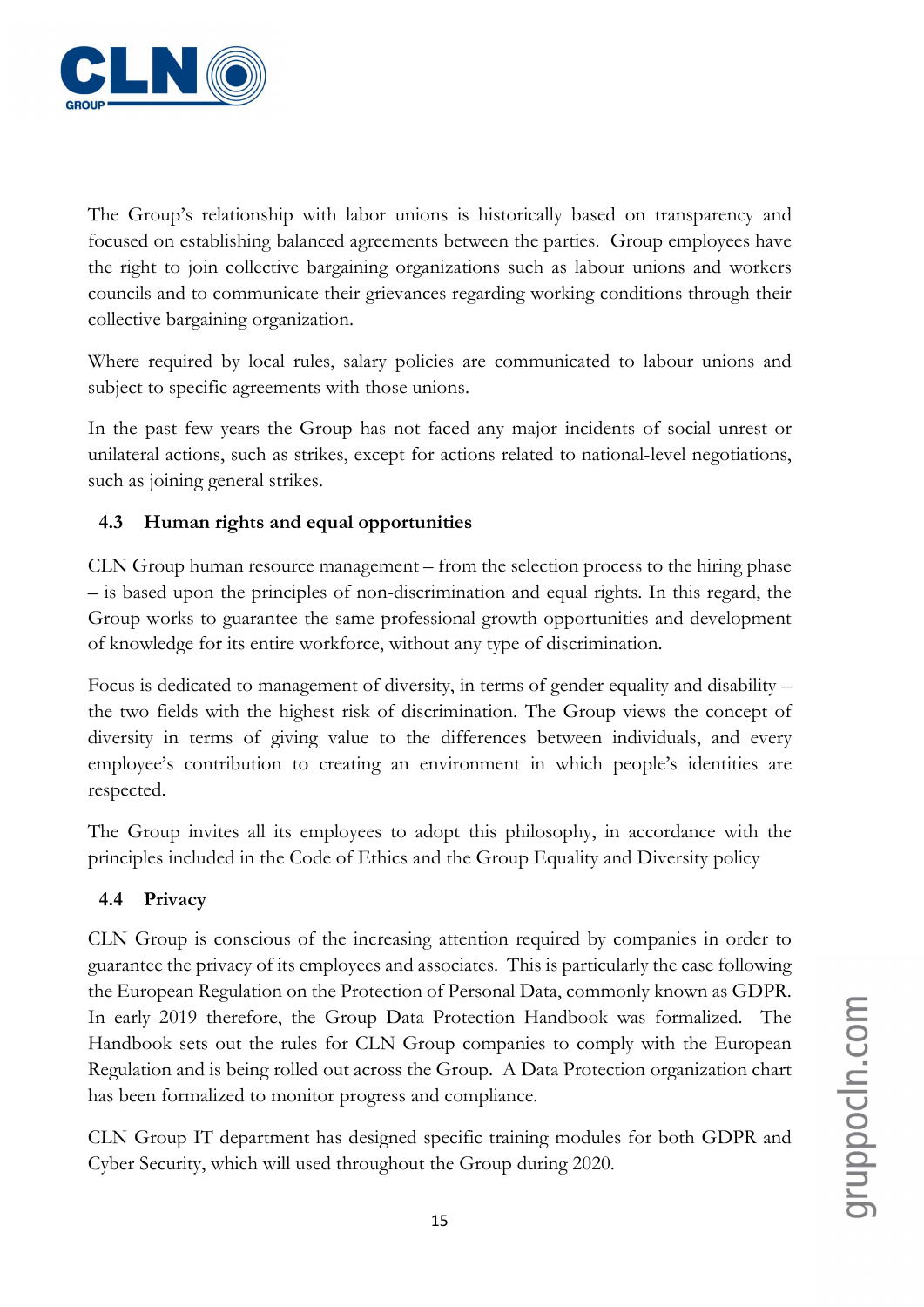

The region of Poland has gone a step further and implemented ISO27001 in all the plants in the region. ISO27001 is a globally recognized information security management system so Group IT will be assessing the Polish experience in order to decide whether ISO27001 should be extended to any other Group companies

# 4.5 Personnel training

The development and growth of professional and management skills of employees is fundamental to guarantee the quality and safety of all corporate processes.

For this purpose, the Group has offered about 218,000 hours of training in 2019.

| GRI Disclosure 404-1<br>Hours of training offered (n° of<br>hours) |         | 2017   |         |         | 2018*  |         |         | 2019   |         |
|--------------------------------------------------------------------|---------|--------|---------|---------|--------|---------|---------|--------|---------|
|                                                                    | Male    | Female | Total   | Male    | Female | Total   | Male    | Female | Total   |
| Directors                                                          | 1,038   | 111    | 1,148   | 1,077   | 268    | 1,345   | 942     | 267    | 1,209   |
| <b>Employees</b>                                                   | 26,233  | 6,793  | 33,026  | 50,870  | 26,125 | 76,995  | 43,458  | 15,315 | 58,773  |
| Manual workers                                                     | 78,935  | 17,255 | 96,190  | 171,303 | 13,905 | 185,208 | 137,799 | 20,258 | 158,057 |
| Total                                                              | 106,205 | 24,159 | 130,364 | 223,250 | 40,298 | 263,548 | 182,199 | 35,840 | 218,039 |
|                                                                    |         |        |         |         |        |         |         |        |         |

\* Note: Data for training hours in 2018 do not take into account the special technical training hours required by a customer to start a new project in South Africa during that year, as this was a one-off.

| GRI Disclosure 404-1<br>Average hours of training by<br>category ( $n^{\circ}$ of hours) | 2017 |        | 2018  |      |        | 2019  |      |        |       |
|------------------------------------------------------------------------------------------|------|--------|-------|------|--------|-------|------|--------|-------|
|                                                                                          | Male | Female | Total | Male | Female | Total | Male | Female | Total |
| Directors                                                                                | 11   |        | 11    | 11   | 19     | 12    | 11   | 21     | 12    |
| Employees                                                                                | 25   | 18     | 23    | 44   | 61     | 48    | 41   | 36     | 40    |
| Manual workers                                                                           | 15   | 27     | 16    | 32   | 23     | 31    | 27   | 34     | 28    |
| Total                                                                                    | 16   | 24     | 17    | 33   | 39     | 34    | 29   | 35     | 30    |

Due to the Group being involved in manufacturing, the biggest portion of training carried out is to enhance technical-professional skills. During 2020, however, the Group is increasing the emphasis on CSR training by setting stronger targets on the level of training hours expected in Health Safety & Environment and in Ethics.

To this end, specific in-house training courses have been prepared on several important topics, as follows: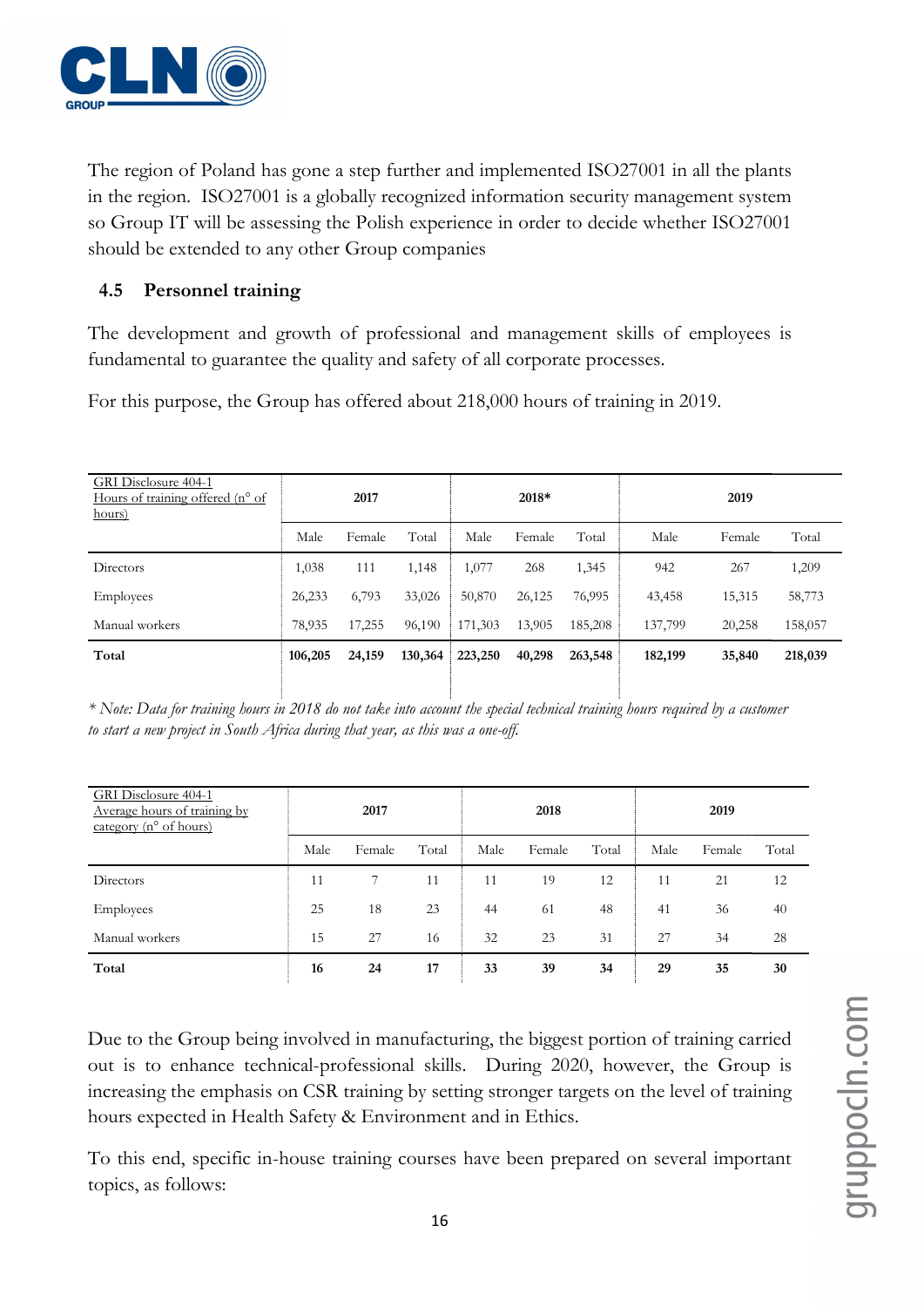

- An introduction to CSR
- **Corruption**
- Gifts and entertainment
- Anticompetitive behavior
- Ethics and compliance
- Cyber security awareness

The training of senior management is carried out by way of a Road Show by CSR team members in the different regions of the Group. The regional CSR representative is then responsible to cascade these training modules in their regions. This approach should lead to more hours of training in Health Safety & Environment and in Ethics during 2020.

| Type of training offered $(n^{\circ}$ of<br>hours) |                          | 2017   |                          |         | 2018   |         |         | 2019   |         |  |
|----------------------------------------------------|--------------------------|--------|--------------------------|---------|--------|---------|---------|--------|---------|--|
|                                                    | Male                     | Female | Total                    | Male    | Female | Total   | Male    | Female | Total   |  |
| Technical-professional skills                      | 59,058                   | 13,920 | 72,978                   | 86,025  | 15,632 | 101,657 | 79,858  | 16,232 | 96,090  |  |
| Health, Safety and Environment                     | 26,303                   | 4,770  | 31,073                   | 36,806  | 4,126  | 40,932  | 40,212  | 5,178  | 45,390  |  |
| Management skills                                  | 7,917                    | 887    | 8,804                    | 59,511  | 12,335 | 71,846  | 35,066  | 6,616  | 41,682  |  |
| Ethics                                             | $\overline{\phantom{a}}$ |        | $\overline{\phantom{a}}$ | 4,810   | 851    | 5,661   | 5,018   | 1,220  | 6,238   |  |
| Other types                                        | 12,927                   | 4,581  | 17,509                   | 36,098  | 7,355  | 43,453  | 22,044  | 6,594  | 28,638  |  |
| Total                                              | 106,205                  | 24,158 | 130,364                  | 223,250 | 40,299 | 263,549 | 182,198 | 35,840 | 218,038 |  |

# 5. Environment

The production carried out at Group facilities includes a wide range of metal manufacturing processes:

- Cold stamping of steel and aluminum
- Roll forming of steel and aluminum
- Assembly of metal components by means of robot welding
- Coating of metal components (cataphoresis, powder/liquid finishing)
- **Longitudinal and transversal cutting of steel**
- Steel annealing in furnaces and through heat treatment

Such processes can have an adverse effect on the environment if not properly monitored and controlled and have a relatively high level of greenhouse gas emissions.

The Group carries out its activities in full compliance with current legislation and standards and commits to promote activities which can reduce or offset environmental impacts arising from its manufacturing processes.

The Group has a central department responsible for HSE with a specific are focus on: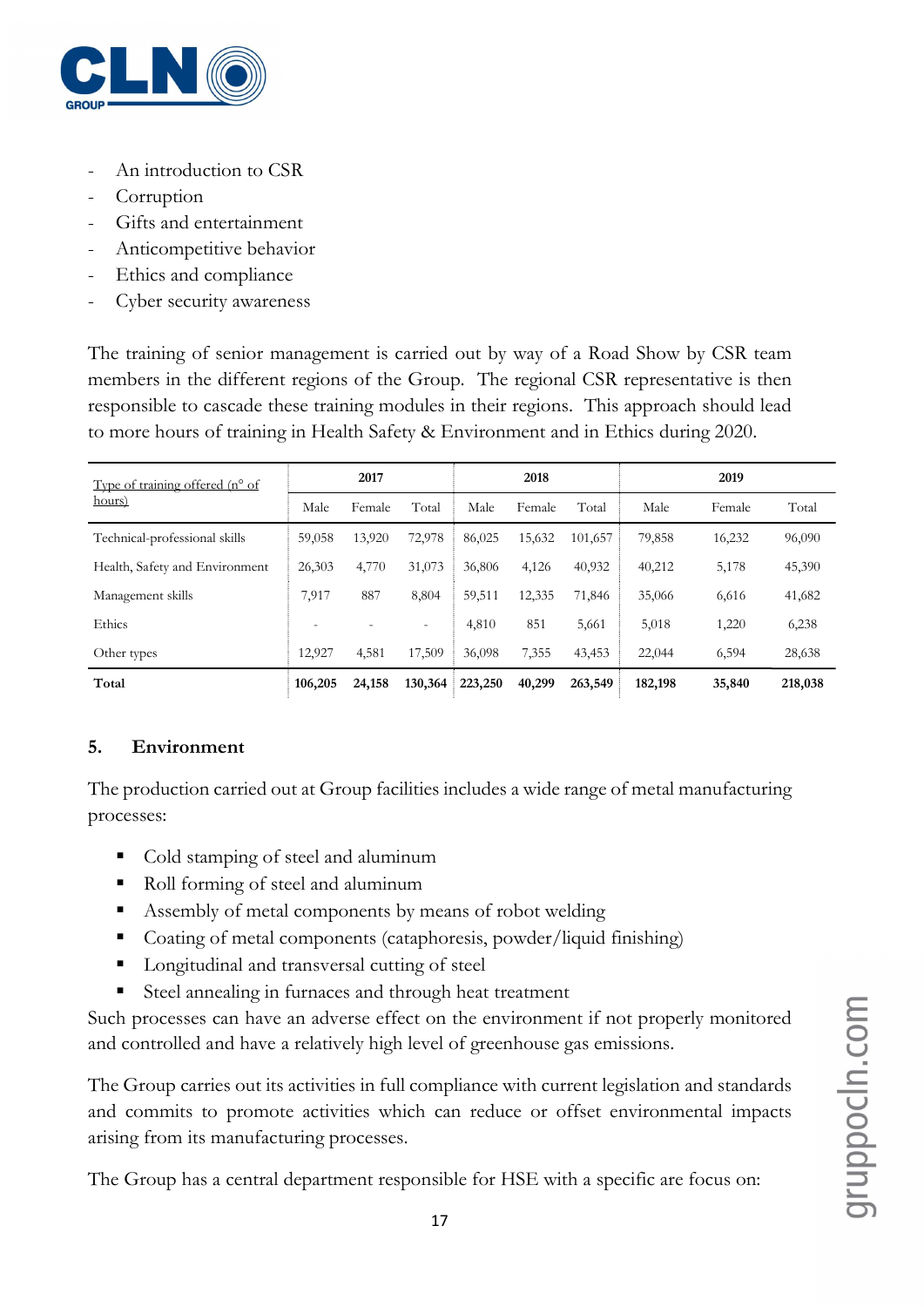

- guaranteeing compliance with environmental legislation and international standards for environmental protection;
- defining and implementing action and control plans for environmental protection;
- **Interproving corporate performance by regularly monitoring environmental indicators** and the impacts of the Group's activities;
- providing corporate management with an efficient and effective system to allow timely management of new environmental issues and to support decision-making and executive responsibilities;
- increasing the involvement, motivation, and awareness of workers and third-party companies working at CLN facilities;
- reducing environmental impact by means of technical operations, reduced consumption, compensation actions, waste reduction and increase in recycling, and prevention of environmental contamination;

Guidance on environmental issues is given via the Group's policies on Environment, Water and Local & Accidental pollution.

Group facilities are required to monitor the achievement of annual improvement targets for the main indicators related to energy consumption, water use and waste generation on a monthly basis.

# 5.1 Energy efficiency

| GRI Disclosure 302-1<br>$\left(\frac{G}{L}\right)$ | 2017      | 2018      | 2019      |
|----------------------------------------------------|-----------|-----------|-----------|
| Electrical energy consumption                      | 875,484   | 884,826   | 845,706   |
| Fuel consumption $(*)$                             | 502,540   | 494,135   | 519,407   |
| Total energy consumption                           | 1,378,024 | 1,378,962 | 1,365,113 |

In 2019, the Group's energy consumption was about 1.4 million GJ, slightly below the level of 2018.

\* Note: Data for Tychy and Kielce plants was missing in 2018, which explains the increase in fuel consumption in 2019.

The consumption of electricity concerns both the production plants and their administrative offices; the fuel consumption is from the production of heat for heating of the buildings and for the production processes, in particular painting.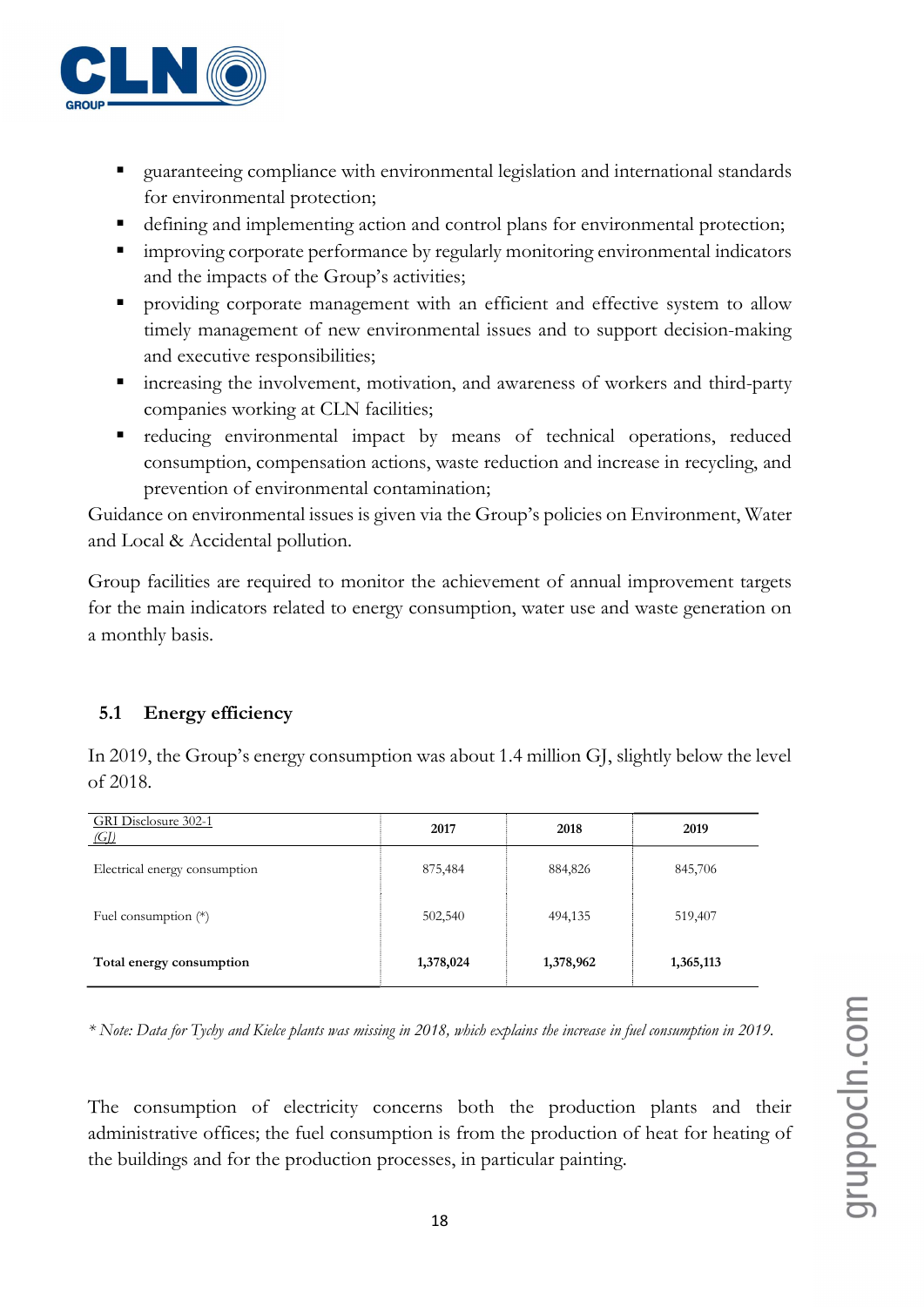

| GRI Disclosure $302-3$ (MJ/h)                                                         | 2017 | 2018 | 2019 |
|---------------------------------------------------------------------------------------|------|------|------|
| <b>Electricity Intensity Rate</b><br>(Total energy consumption x 1000/Standard hours) | 130  | 127  | 123  |
|                                                                                       | 2017 | 2018 | 2019 |
| Fuel Intensity Rate<br>(Total energy consumption x 1000/Standard hours)               | 116  | 104  | 116  |

The Group is aware that environmental protection must be – above all – pursued through the optimization of energy use, and this can also be achieved through little everyday actions carried out at the production facilities and offices. The Group has organized communication campaigns to promote several "Top Tips" to raise environmental awareness among employees, and to reduce environmental impact by means of simple but effective behavioral rules including conscious use of air conditioning/heating systems as well as efficient lighting.

During 2019 the Group has made a big effort to migrate towards energy contracts which are derived from green/renewable sources. To this end, several energy contracts have been changed and this has allowed some regions to have a high level of energy from green sources going forward. The following regions have shown significant increases in their use of energy from green sources: Brazil (100% from green sources); Germany (92%); Romania (39%) and Turkey (35%). The Group will continue to migrate towards such green sources, although some countries such as South Africa and Poland have few sources of such energy available. For France the Group companies are largely relying on nuclear energy which has a low level of greenhouse gas emissions. In order to help the Group have clear targets to support this initiative, a new GRI indicator is being introduced in 2020 to measure the energy from renewable sources compared with energy derived from non-renewable sources.

The "Energy efficiency project" launched by the MA Division continues to encourage production plants to engage in projects such as LED installation, energy efficient equipment, compressed air maintenance etc. and these projects are reviewed centrally on an annual basis in order to spread the best ideas across the plants. An example of such a project during 2019 was the introduction of a new vacuum system which considerably reduced compressed air use in the plants Chivasso, Tychy, Kielce and Melfi.

The Group is looking at several feasibility projects for the introduction of Solar Power. A test project was launched for a 500kW system in Melfi in late 2019 and several projects are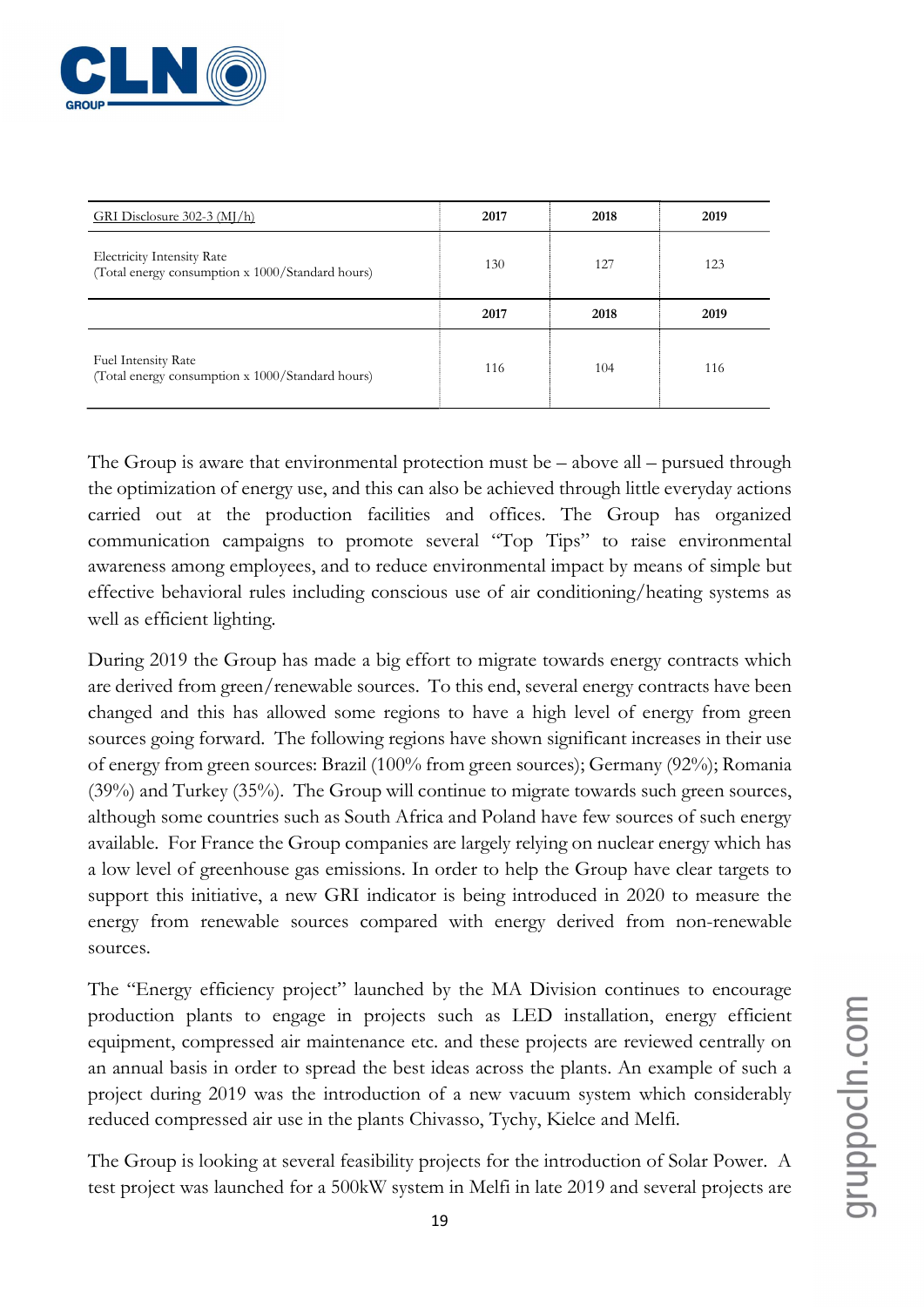

at the stage of economic analysis in the plants of Chivasso, Cassino, Bremen, MA Brazil and Kielce.

### 5.2 Emissions management

Greenhouse gas emissions are the main cause of climate change and global warming. The Group has committed to limit the emissions output of its production plants, and to launch related initiatives that may contribute to the European Union's Paris Agreement to limit global warming to below 2°C compared to pre-industrial levels.

In 2019 direct and indirect greenhouse gas emissions recorded amounted to 29,000 metric tons of carbon dioxide equivalent in line with the growing production output and fiscal year results recorded.

| GRI Disclosure 305-1 (SCOPE 1 - $tCO2e$ )                | 2017   | 2018   | 2019   |
|----------------------------------------------------------|--------|--------|--------|
| Direct $CO2$ emissions (metric tons of $CO2$ equivalent) | 17,152 | 18,986 | 18,539 |

| GRI Disclosure $305-2$ (SCOPE 2 - tCO <sub>2</sub> e)      | 2017   | 2018   | 2019   |
|------------------------------------------------------------|--------|--------|--------|
| Indirect $CO2$ emissions (metric tons of $CO2$ equivalent) | 11,166 | 11,461 | 10,669 |
|                                                            |        |        |        |
| SCOPE $1+2$ (tCO <sub>2</sub> e)                           | 2017   | 2018   | 2019   |
| Total direct and indirect emissions                        | 28,319 | 30,447 | 29,208 |

The relationship between  $CO<sub>2</sub>$  emissions and working hours is 4.1 kg/h in 2019, broadly in line with the value of 4.0 kg/h recorded in 2018.

The Group promotes the use of compensation measures for its greenhouse gas emissions. For example, it promotes the creation of green spaces (trees, orchards, grass, and flowers) to increase carbon capture and sequestration, as well as contributing to an increase in biodiversity in the areas close to the production facilities. During 2019 a campaign was launched in order to increase the area around the plants allocated to such green spaces. As a result, a total of over 20,000 sqm was dedicated to greening, with over 1,200 trees planted. For 2020 the Group has targeted planting an additional 1,000 young trees in order to make the green areas richer in absorption of  $CO<sub>2</sub>$ .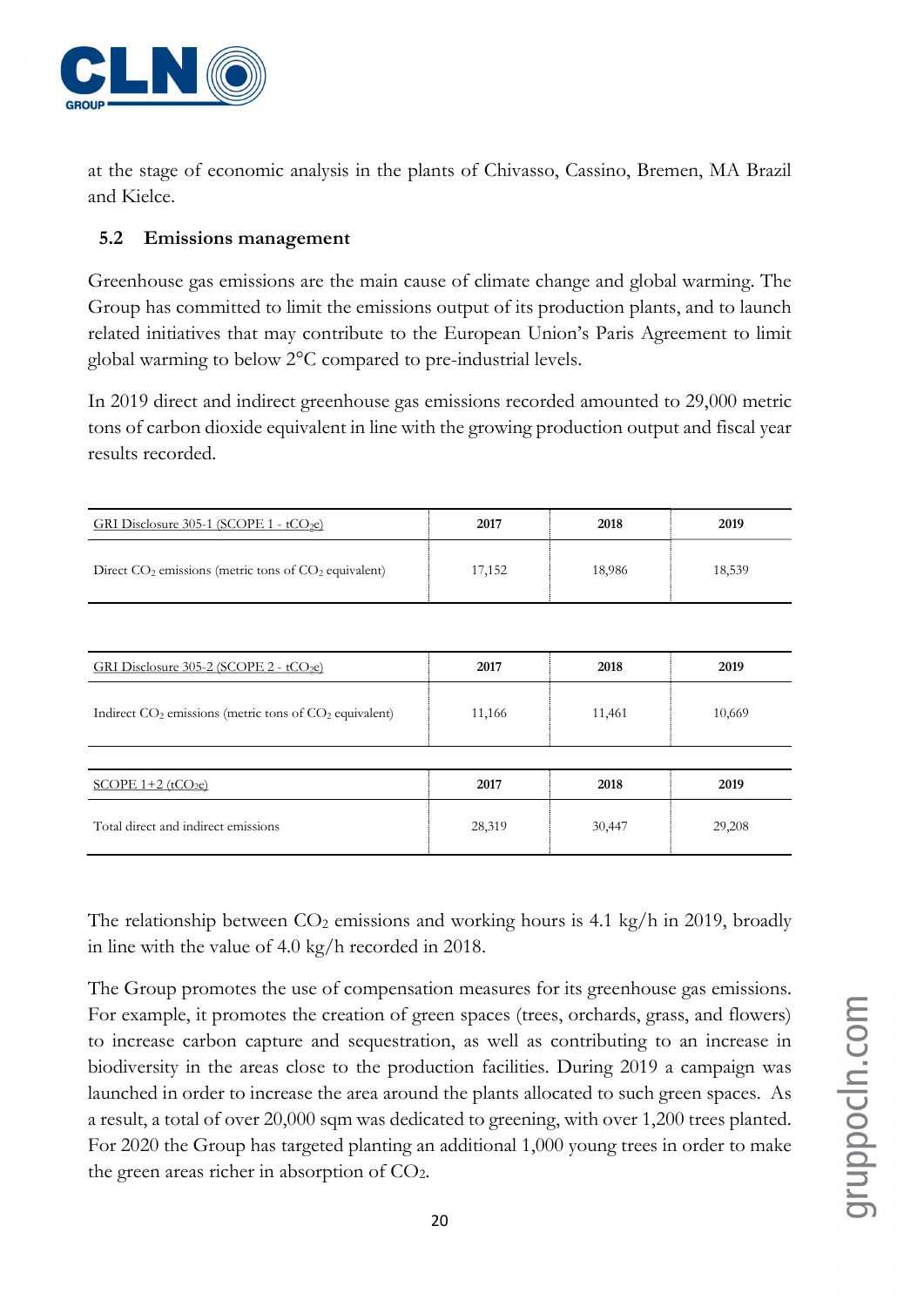

In June 2019 Mercedes requested support from the Group for their 'Ambition 2039' project. The Ambition 2039 project aims for Mercedes and their entire supplier base to be CO2 neutral by 2039 worldwide and by 2022 in Europe. Mercedes require their suppliers to follow this ambition by showing transparency on their CO2 footprint. CO2 will be a supplier awarding criteria for future awards of business. Mercedes have therefore requested that in 2020 the Group presents them with:

- CLN Group strategic goals and a roadmap for achieving these goals
- CLN Group data on  $CO<sub>2</sub>$  emissions

This will be a key focus of the Group in the next few years.

CLN actively encourages its subsidiaries to reduce the emissions from transport. To this end our purchasing colleagues ensure:

- Carpooling projects are promoted where the local legislation allows it, as was the case in Brazil;
- Fleet cars are purchased to Euro 6 level;
- CLN logistics suppliers have a very high level of compliance of Euro V and VI

# 5.3 Scrap and waste management

Steel, which is by far the raw material most utilized by the Group, is the most recyclable and recycled material in the world, since it is one of only few materials that does not lose its properties when it is recycled. Moreover, with its resistance and versatility steel lends itself to countless strategic sectors, including:

- Transportation: trains, watercraft, cars, bicycles, etc.
- Energy: load-bearing elements of wind power plants and electrical power transmission lines (trellises)
- Construction: concrete reinforcement and other components

Steel is the main scrap material in manufacturing processes carried out at the Group plants. During 2019, the Group has re-sold about 300,000 metric tons of metals (steel and, to a lesser extent, aluminum) destined for recycling.

The Group's manufacturing processes therefore do not generate a significant quantity of non-hazardous waste in that the scrap material includes almost exclusively metal that is resold for recycling.

The Group produces a minimal quantity of hazardous waste (mainly waste oil and paint). Such waste amounted to 3,736 metric tons in 2019 - 9% less than the previous year.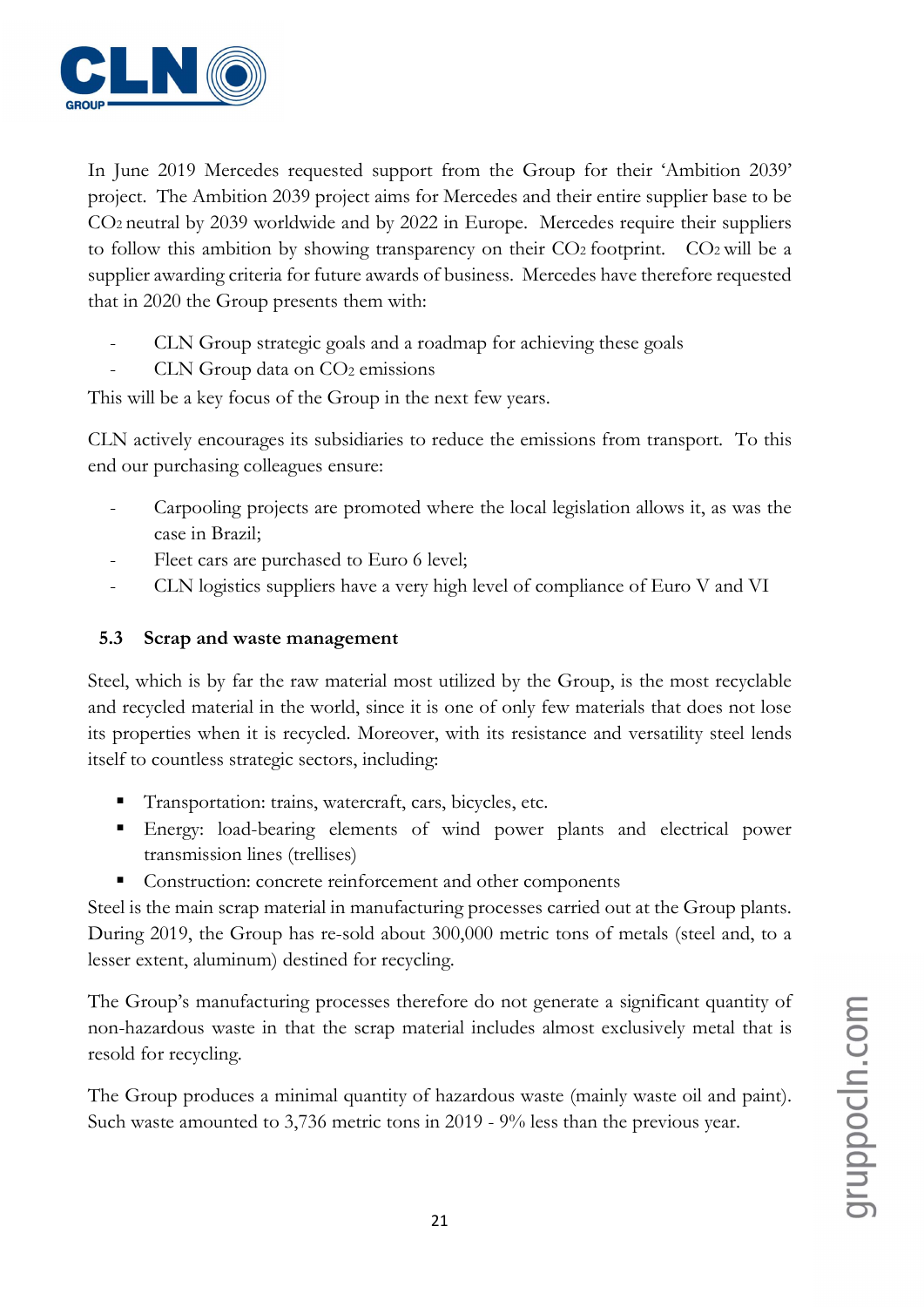

| Metal scrap and hazardous waste (metric tons)           | 2017  | 2018    | 2019    |
|---------------------------------------------------------|-------|---------|---------|
| Metal scrap re-sold for recycling (non-hazardous waste) | N/A   | 395,501 | 307,360 |
| Hazardous waste                                         | 3.347 | 4,127   | 3,736   |

In order to focus the Group more consistently on recycling materials that have reached the end of their useful life in and to raise awareness of the scarcity of resources in the world, a new policy has been introduced in early 2020 for Material End of Life. The policy requires the management of such materials in a responsible manner with a focus on areas of concern such as wooden packaging, plastic wrapping, effluent reuse. The target is to increase the percentage of recycled waste and to replace materials which cannot be easily recycled with those that can. The Group has started to measure the percentage of recycled waste in order to check the success of this policy.

| Recycled waste percentage (Disclosure 301-3) | 2017 | 2018  | 2019     |
|----------------------------------------------|------|-------|----------|
| Recycled waste percentage                    | N/A  | 78.3% | $95.5\%$ |

\* Note: Part of the improvement in 2019 is due to improved data collection vs. 2018

CLN actively encourages its subsidiaries to undertake wide ranging waste management projects, and CLN head office takes the initiative to spread best practices across the subsidiaries. In some cases - such as separation of paper, carton, metals, glass in offices and plants – these best practices are now the norm. There is however a long list of new ideas received during a Waste Management Project 2019 initiative taken by MA which are in the process of being spread across the group.

# 5.4 Water management

Metal manufacturing and painting sites require the use of water in the cooling process, washing of parts, as well as water used for civil purposes. An uncontrolled use of water causes negative environmental impacts, such as the reduction in water resources and the modification of natural ecosystems. The optimization of water use by factories is important, as it may reduce their general impact on the environment, including alteration of water sources; this may have a positive impact on operating costs as well.

In 2019 the Group has used 542,000 m<sup>3</sup> of water, a 6% reduction compared to the previous year.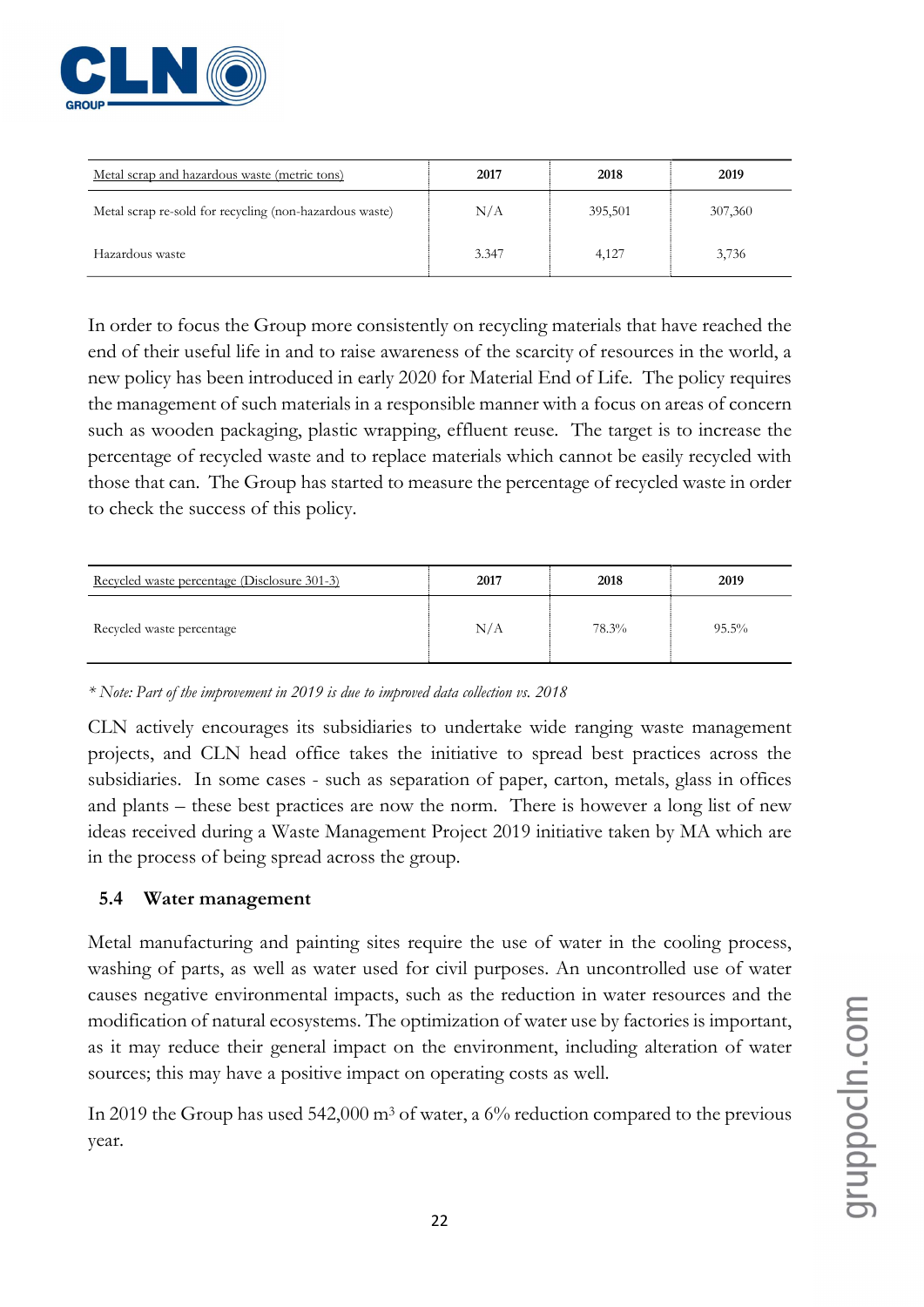

| Water consumption (Disclosure $303-1$ ) (m <sup>3</sup> ) | 2017    | 2018    | 2019    |
|-----------------------------------------------------------|---------|---------|---------|
| Water used                                                | 652,076 | 575,754 | 542,120 |

The "Water efficiency project" launched by the MA Division continues to encourage production plants to engage in substantial water efficiency actions, and these projects are reviewed centrally an annual basis in order to spread the best ideas across the plants. The main elements of the project are the following:

- Improvement of measurement and monitoring;
- Maintenance activities to reduce waste, eliminate leaks and improve equipment efficiency;
- **Training and awareness campaigns;**
- Sewerage treatment and water reuse initiatives;
- Rainwater harvesting initiatives.

The Water Stressed Areas project using the Aqueduct Water Risk Atlas tool showed considerable risks to the site operating in the Port Elizabeth area (South Africa) in 2018. The immediate crises has been alleviated by good rainfall during 2019, but long term the risk remains high despite remedial actions by the South Africa authorities such as connecting the Port Elizabeth water supply to the Gariep dam, which is the largest in South Africa. Therefore, the Group continues to monitor the situation carefully

In order to help the Group have clear targets to support the reuse of water, a new GRI indicator is being introduced in 2020 to measure the amount of water recycled and reused.

# 5.5 Environmental certification

It is Group policy that the plants are subjected to external audit to verify the efficiency of their environmental management system. Therefore, the Group aims to have an increasing number of Group facilities accredited for ISO 14001:2015 certification each year, with the final target to have over 90% certified by 2021. As at 31 December 2019 89% of the Group facilities has earned an ISO 14001:2015 certification, which is aligned with the target for 2020. During 2020 the plant in Cassino is planning to undertake certification.

# 5.6 Environmental targets 2019

The environmental targets for improvement during 2020 have been set for each company in the CLN Group, in general within the following ranges:

| Water use             | $-2\%$ to $-10\%$ vs 2019 |
|-----------------------|---------------------------|
| Electrical energy use | $-2\%$ to $-10\%$ vs 2019 |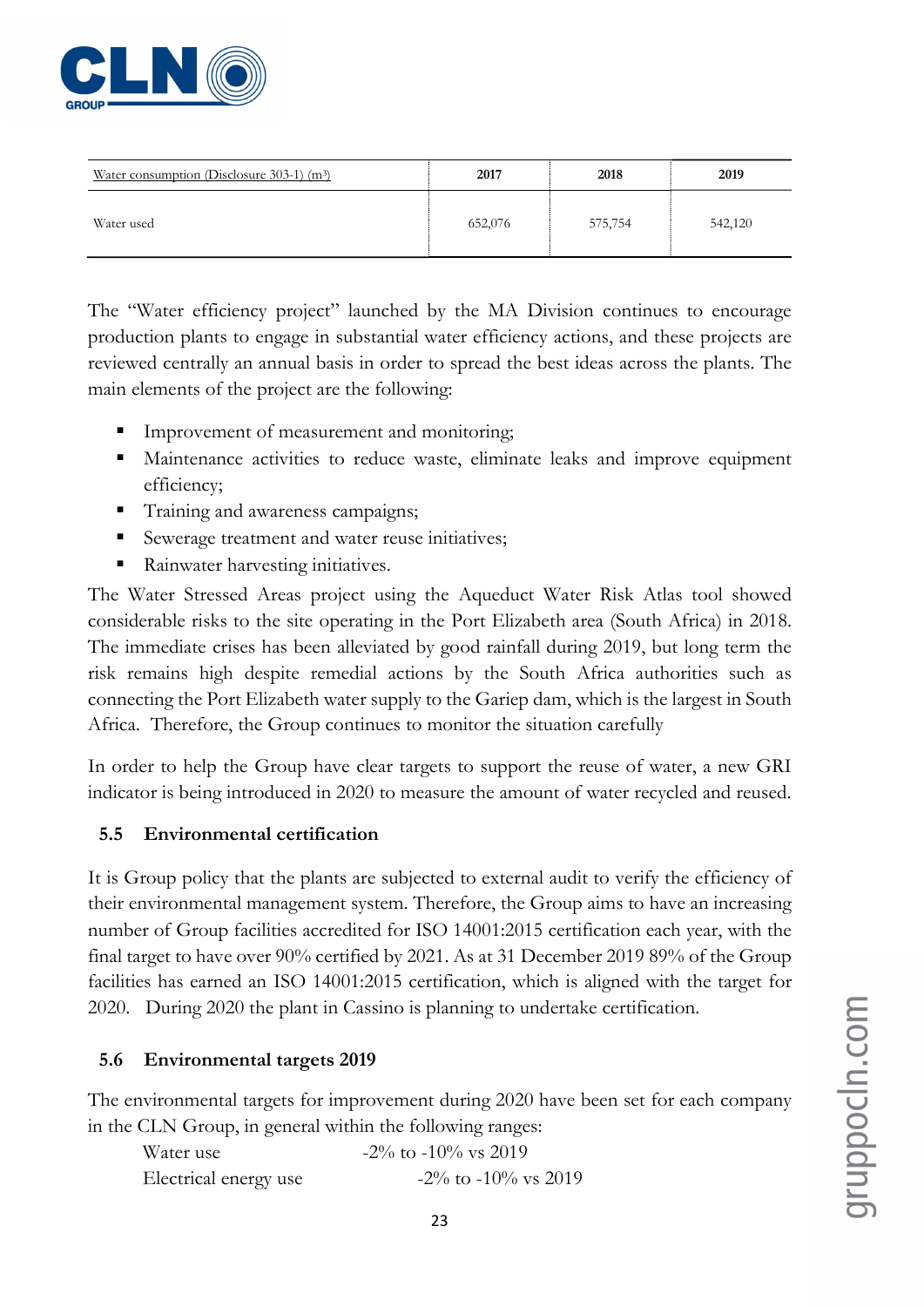

| Heating use         | $-2\%$ to $-8\%$ vs 2019  |
|---------------------|---------------------------|
| Non-hazardous waste | $-2\%$ to $-10\%$ vs 2019 |
| Hazardous waste     | $-2\%$ to $-8\%$ vs 2019  |

# 6 Customers and supply chain

# 6.1 Customer Satisfaction

The Group places a high level of attention on customer satisfaction by putting a lot of effort into complying with the various customer audits of CSR/sustainability. These audits are very useful as a guide to overall progress and provide a good checklist of potential improvements.

As at 31 December 2019 the results of the customer audits are as follows:

- Ecovadis (for Renault/PSA) Gold rating. The target for  $2020$  is to maintain Gold rating.
- $SSSA (FCA) Score$  74.98. The target for 2020 is to be in the range 80-85.
- NQC (German customers) All 15 plants requested have satisfactorily completed the audit with no major issues
- Intertek (Audi on site audit) All 4 plants requested have satisfactorily completed the audit with no major issues

As of the date of this report, the Group has fulfilled all the CSR/Sustainability assessments/audits requested by its customers.

# 6.2 Supply chain

Suppliers play a fundamental role in the pursuit of high quality and the competitiveness of the Group's products.

The main purchase/supplier types were:

- Raw material
- Direct goods and services for production purposes
- Investments in plants and machinery
- Tooling/dies sold to customers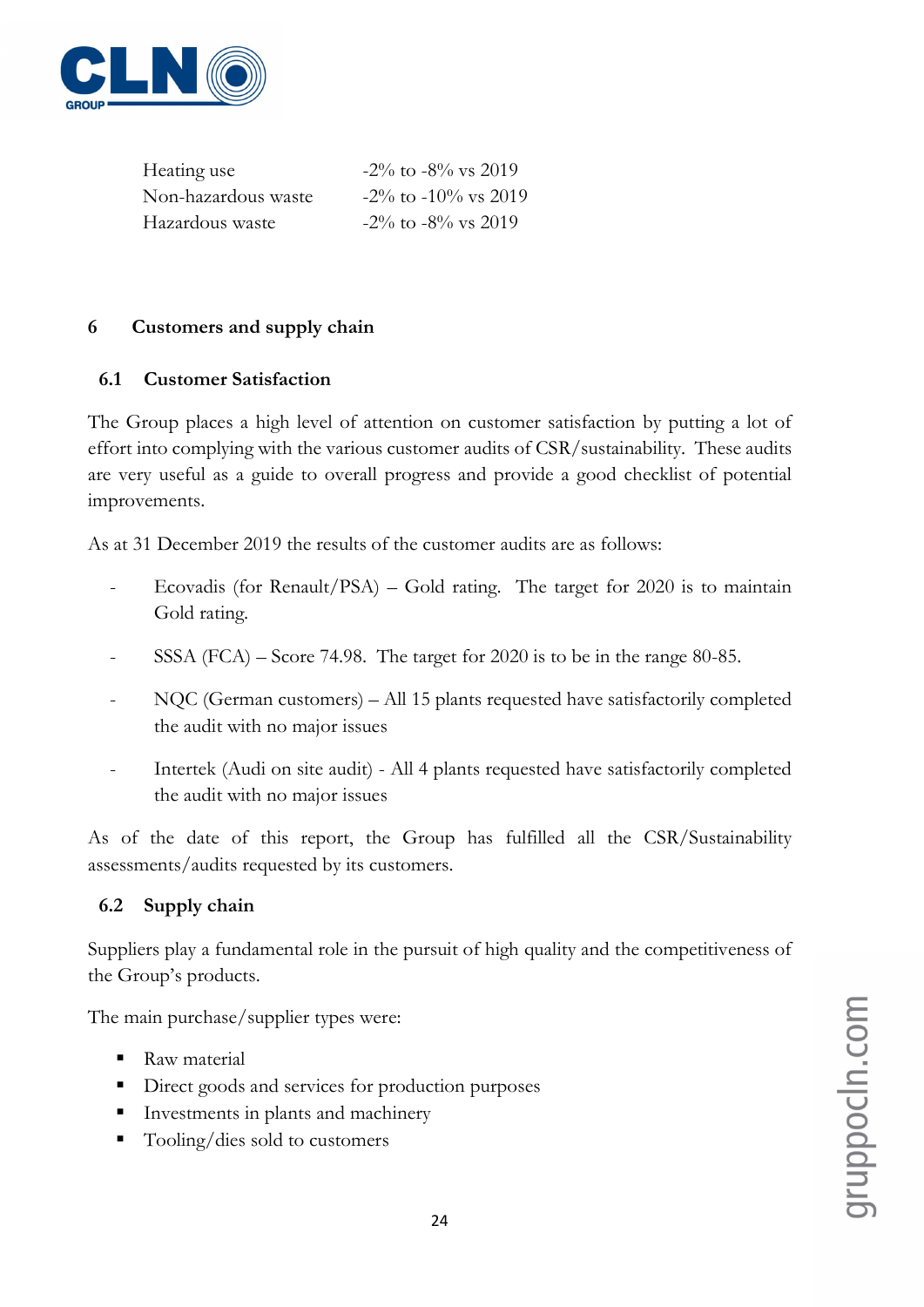

Purchases of raw materials (steel and aluminum in particular) are carried out through a limited number of large multinational manufacturers, or directly from the end customer via a "resale" mechanism.

Direct goods and services for production purposes – related directly to the production cycle – mainly include semi-finished goods, transportation, energy, maintenance, and other services for staff and cleaning. There is a vast supplier pool, and suppliers are mainly located in the regions in which the Group operates, given the demand to provide prompt assistance to the production activities.

The total sum of purchases related to the two categories in 2019 was about 1,283 million euros.

| GRI Disclosure 102-9<br>Value of raw materials and direct goods and services<br>purchased by geographic area $(\frac{\varepsilon}{M}n)$ | 2017  | $\frac{0}{0}$ | 2018  | $\frac{0}{0}$ | 2019  | $\frac{0}{0}$ |
|-----------------------------------------------------------------------------------------------------------------------------------------|-------|---------------|-------|---------------|-------|---------------|
| Europe                                                                                                                                  | 800   | $60.7\%$      | 819   | 59.9%         | 769   | 59,9%         |
| South Africa                                                                                                                            | 198   | $15.0\%$      | 241   | 17.6%         | 226   | 17,6%         |
| Rest of the World                                                                                                                       | 14    | $1.1\%$       | 8     | 0.6%          | 8     | 0,6%          |
| Total raw materials (a)                                                                                                                 | 1,012 | 76.8%         | 1,068 | 78.1%         | 1,002 | 78,1%         |
| Europe                                                                                                                                  | 284   | 21.5%         | 285   | 20.8%         | 267   | 20,8%         |
| South Africa                                                                                                                            | 11    | $0.8\%$       | 12    | $0.9\%$       | 11    | 0,9%          |
| Rest of the World                                                                                                                       | 11    | $0.8\%$       | 2     | $0.1\%$       | 2     | 0,1%          |
| (b) Total direct goods and services for production<br>purposes                                                                          | 307   | 23.3%         | 299   | 21.9%         | 281   | 21,9%         |
| Total $(a+b)$                                                                                                                           | 1,318 | 100.0%        | 1,367 | 100.0%        | 1,283 | 100,0%        |

Purchases related to plant, machinery, and tooling/dies represent a spot form of purchase carried out with multinational players that may be located anywhere in the world. Purchases in plant and machinery amounted to about 121 million euros in 2019.

In order to maintain the highest possible level of customer satisfaction, the Group selects its suppliers based upon objective quality and reliability characteristics, technological innovation, and value for money.

One of the key challenges facing the Group is how to ensure its suppliers engage with a CSR or Sustainability process. In prior years the approach was to send a CLN Guidance Letter to suppliers which included a Supplier Commitment section, and to send suppliers a Sustainability Questionnaire. CLN Suppliers are expected to: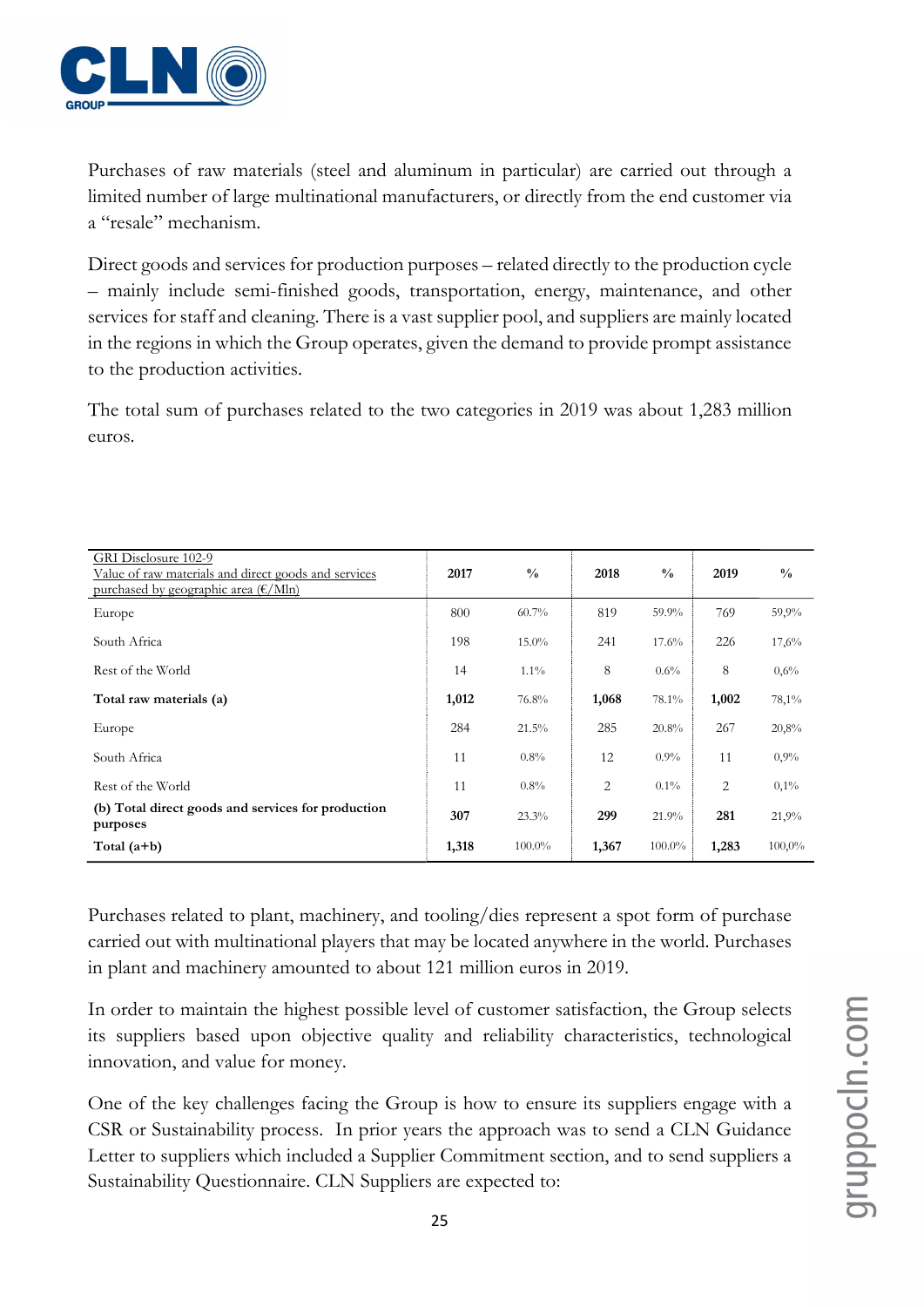

- comply with local legislation
- **Indement suitable governance dedicated to CSR**
- **COMP** commit to promoting CSR to its supplier pool

As at 31 December 2019, a Commitment Letter has been sent to 615 suppliers chosen because of their importance to the Group. Approximately 65% of these suppliers have replied confirming their commitment to CSR. It is worth noting that for suppliers of capital goods, steel, aluminium and transport the level of commitment is over 80%. Smaller suppliers and indirect suppliers have a rather low commitment rate which the purchasing group will address going forward.

The Sustainability Questionnaire has been sent to 395 suppliers as at 31 December 2019 in order to gauge the level of CSR within their organizations. The level of scoring varies greatly from one supplier to another – for example steel and aluminium suppliers score very highly whilst suppliers of capital items score quite poorly.

The CSR team has decided that these written confirmations and questionnaires do not suffice because of the suppliers who are not replying and the low score in certain groups of suppliers. Therefore, during 2020, the Terms and Conditions of suppliers will be amended to include contractual Business Ethics and Corporate Responsibility clauses on:

- Working conditions/Labour standards/Human rights
- Business ethics standards
- General environmental standards
- Conflict minerals

These revised Terms and Conditions will be rolled out during 2020 and 2021 and will allow the Group to withdraw from the supply contract in the case of non-compliance.

In January 2020 CLN joined the ResponsibleSteel initiative. ResponsibleSteel seeks to develop standards and certification to support sustainability for businesses in the steel processing supply chain. Members include important suppliers of the Group, such as ArcelorMittal and Voestalpine, and important customers such as Daimler and BMW. The ResponsibleSteel pilot for the Group is our MA plant in Treuen, Germany.

The central purchasing team has made a big effort during 2019 to share CSR requirements throughout the subsidiaries and to upgrade general knowledge on the issue. For example, during 2019, 100% of CLN Group employees involved in purchasing completed the AIAG Supply Chain Sustainability e-Learning module in order to ensure that they had the basic understanding of sustainability issues.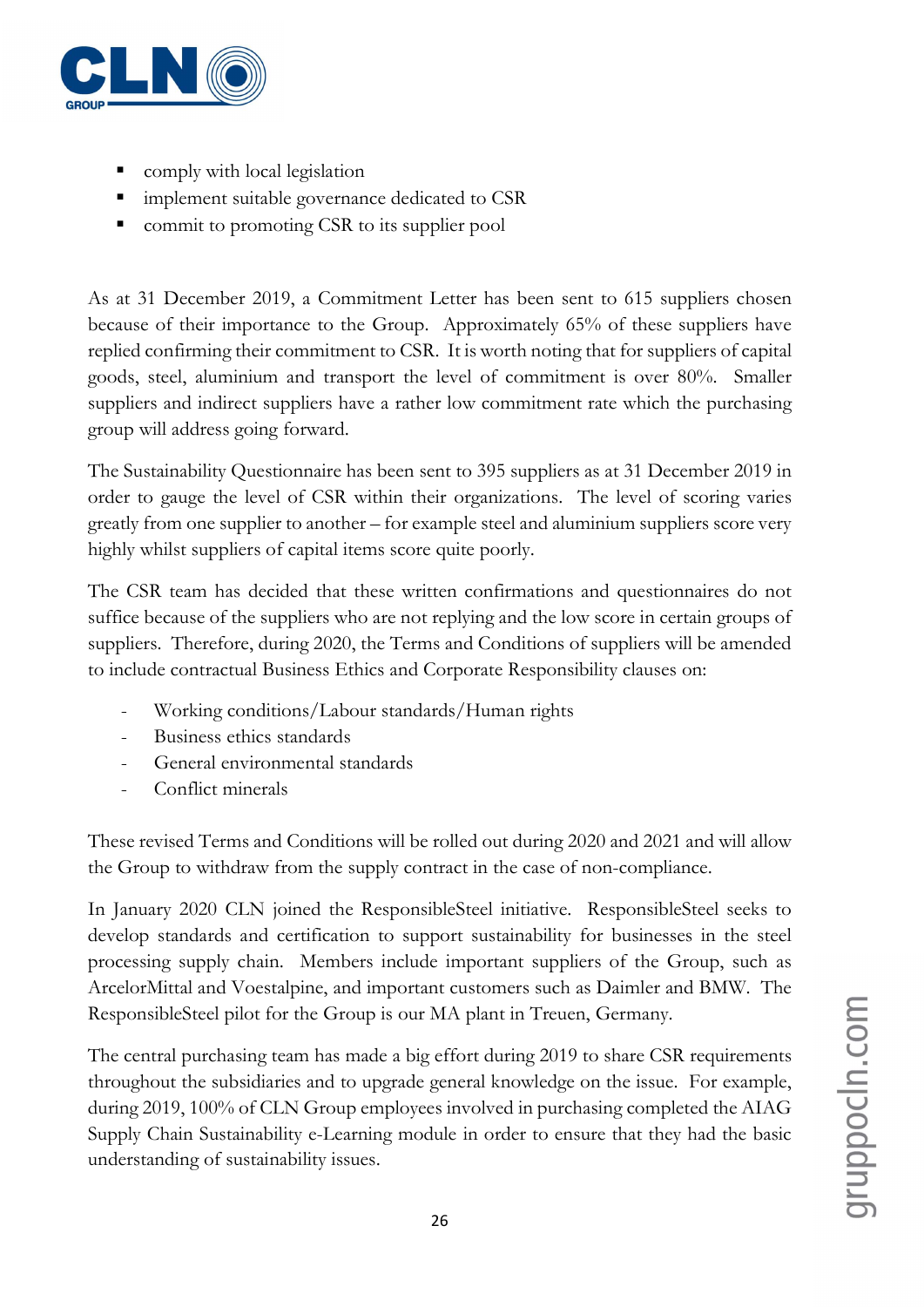

# 7. Social initiatives and relationship with local context

The Group has always put effort in supporting social, health, and cultural/natural heritage initiatives in the regions in which it is present. Furthermore, the Group is active in support of new start-up companies, usually linked to university institutions and which are aligned to the Group in terms of core values.

### 7.1 Social initiatives

The Group makes donations and contributions to organizations operating in Italy in the fields of social welfare, medical research, and the safeguard of cultural/natural heritage. Some examples of such organizations are as follows:

- FAI: a not-for-profit foundation with the aim of protecting and promoting Italian historic, artistic, and natural heritage.
- Consulta per la Valorizzazione dei Beni Artistici e Culturali di Torino (board for the promotion of cultural/artistic heritage of Turin): CLN is a member of the board which has the purpose of promoting and improving accessibility to Turin's historical and artistic heritage.
- Gruppo Abele: CLN supports Gruppo Abele an organization founded in Turin in 1965 by Father Luigi Ciotti to assist those in need of help to regain a place in society.
- **E4Impact**: a foundation established in 2010 at the ALTIS (specialized business and social sciences school) of the Università Cattolica del Sacro Cuore (Milan), with the purpose of fostering sustainable development in emerging economies.
- **Pacefuturo ONLUS:** starting officially in 2004, it has been managing Villa Piazzo in Pettinengo (Biella) since 2006 and operates in the cultural and peace sectors;
- Caritas Diocesana Diocese of Turin: has the function of promoting charity and welfare initiatives across the diocese.
- Fondazione Piemontese per la Ricerca sul Cancro ONLUS (Piedmontese foundation for cancer research): established to provide substantial support to fight cancer by means of the creation of a Piedmont oncology network;
- Fondazione Italiana per la lotta al Neuroblastoma ONLUS: an Italian organization established to fight neuroblastoma (a severe pediatric tumor that affects 130 children in Italy every year) and solid pediatric tumors through innovative research projects aimed towards finding new and effective personalized therapies and cures.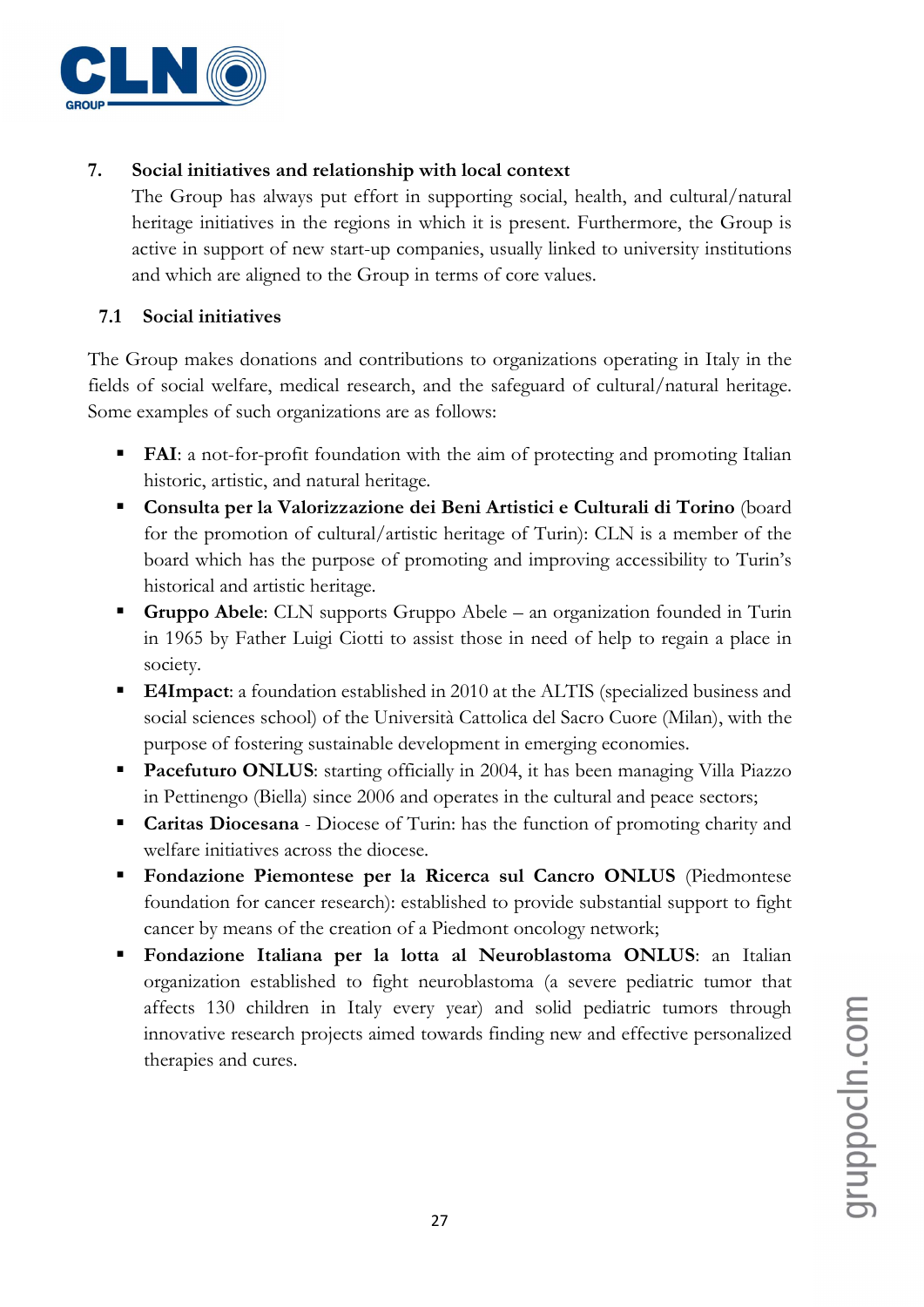

There are also various fundraising activities promoted by the Group's foreign branches, for example:

- **Romania:** MW Romania regularly supports Fondazione Procarione, a foundation that, among other initiatives, contributes to supporting the Drăgășani hospital.
- Poland: MA Polska supports the following entities:
	- Dom Dziecka w Sieborowicach, a foster home in Sieborowice:
	- Społeczne Stowarzyszenie Hospicjum in Tychy, an organization helping terminal oncology patients;
	- Unia Oświęcim local hockey club, for the purchase of youth equipment.
- Germany: MA Automotive Deutschland supports, by means of donations certain early childhood schools attended by the sons of the employees living in the area where the facility is located.
- **Russia:** MW Kingisepp participated in an environmental project whereby young fry were released in Lake Ladoga sponsored with the Federal State Budgetary Institution, in order to replenish the population of fish in the lake;
- **South Africa:** MA Automotive South Africa supports a wide range of social development projects, including numerous initiatives related to the field of education. For example, MA Rosslyn has taken on some bright young people from the Alexandra Township who are trained by the Sizanani Organization in IT skills. These young people then clear data from old computers in Rosslyn plant so they can be donated to the community.
- **Slovakia:** CLN Slovakia sponsors a cultural event entitled 'Much Love' in the House of Culture in Štós for mentally and physically disabled children in Eastern Slovakia;
- **Brasil:** MA Brasil sponsors the education of 30 students annually in a partnership with SENAI, a Brazilian non-profit organisation. MA Brasil also participated in the event 'SER HUMANO 2019' to break down barriers between people and business, and submitted a project which integrated family, students and local society into the reality of a manufacturing business like MAB; MAB qualified as a finalist for the project.

# 7.2 Cooperation with Universities

The Group, has continued to cooperate in several specialized projects with universities and private research centers:

- **I3P Incubatore Imprese Innovative** Politecnico di Torino (innovative enterprise incubator of the Turin Polytechnic): funding and technical cooperation in research projects and innovative enterprise ideas (Italian start-up companies).
- Turin Polytechnic: research and development projects with undergraduate and PhD students, also through the awarding of scholarships.